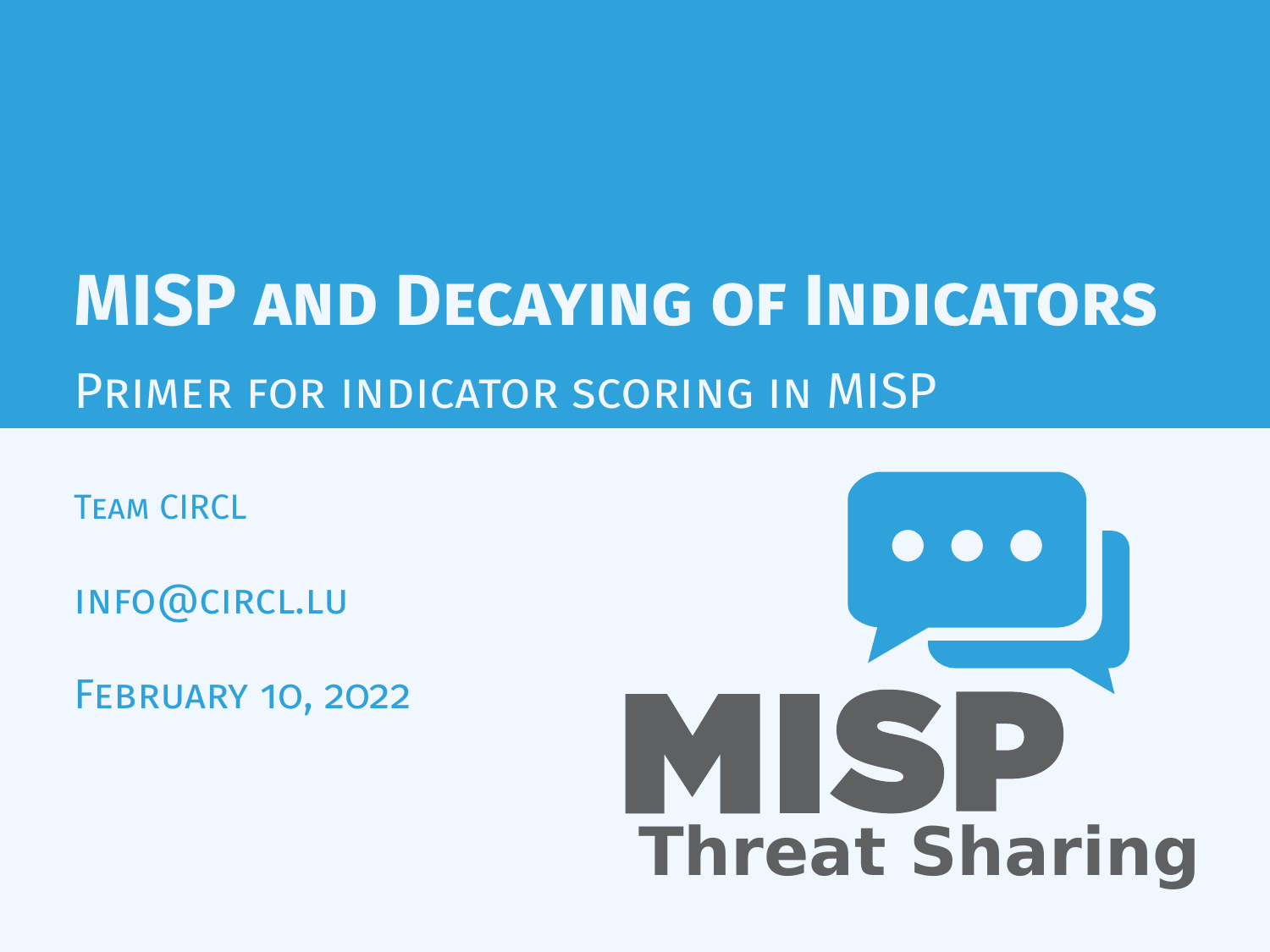**Present the components used in MISP to expire IOCs** Present the current state of Indicators life-cycle management in MISP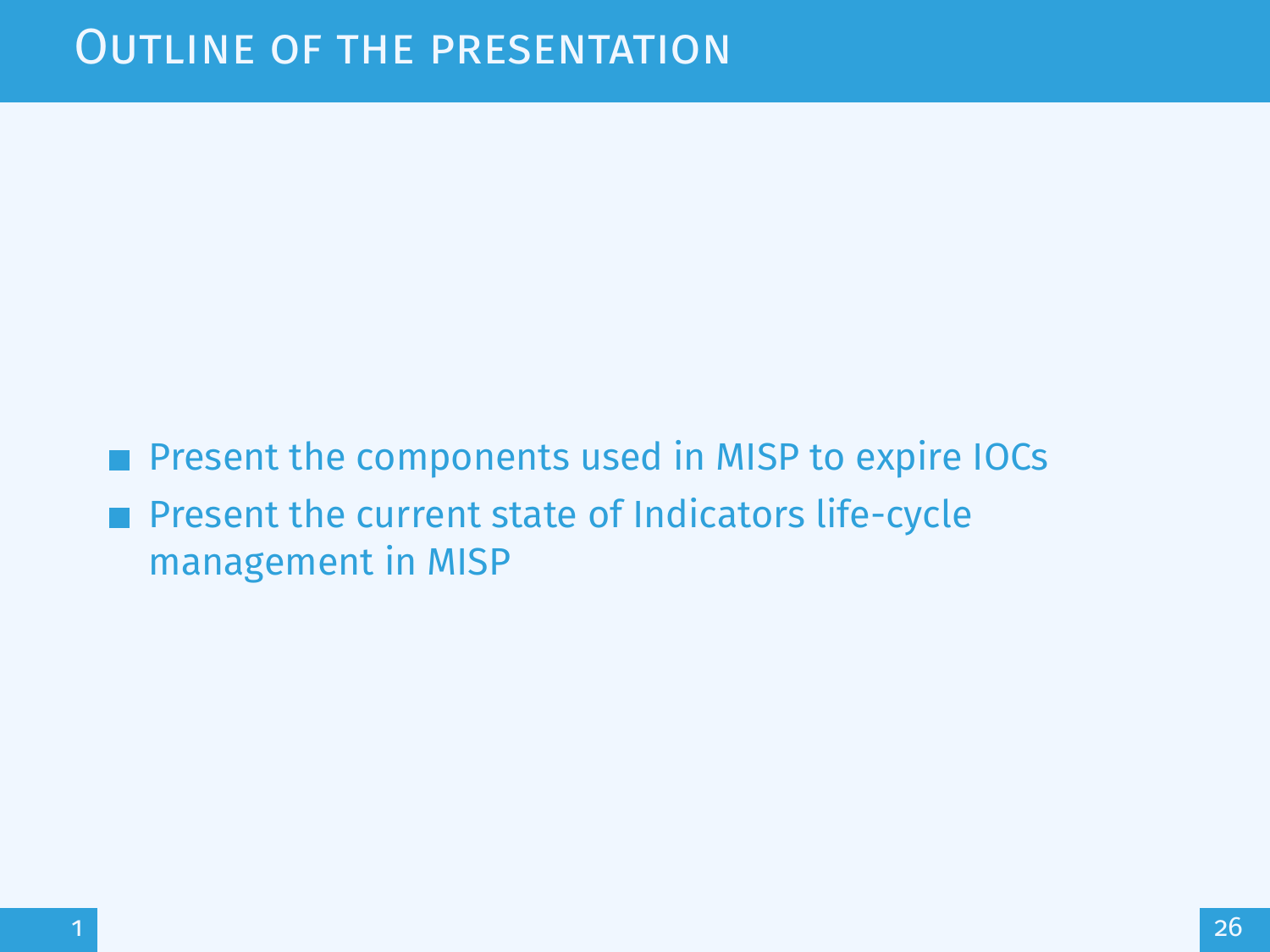# <span id="page-2-0"></span>**[Expiring IOCs: Why and How?](#page-2-0)**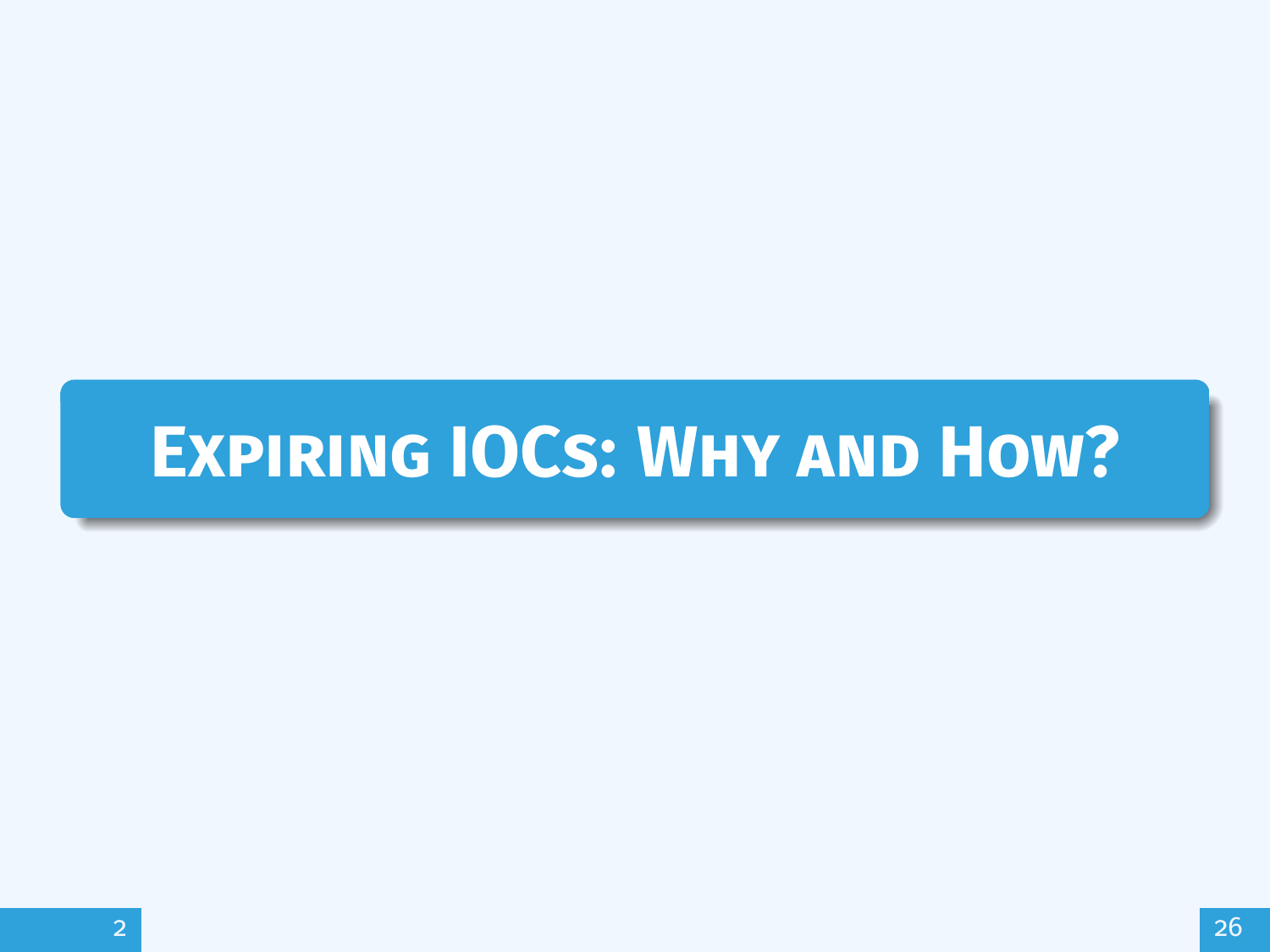**Sharing information** about threats **is crucial** ■ Organisations are sharing more and more

Contribution by **unique organisation** (Orgc.name) on MISPPriv:

| <b>Date</b> | <b>Unique Org</b> |
|-------------|-------------------|
| 2013        | 17                |
| 2014        | 43                |
| 2015        | 82                |
| 2016        | 105               |
| 2017        | 118               |
| 2018        | 125               |
| 2019-10     | 135               |
|             |                   |

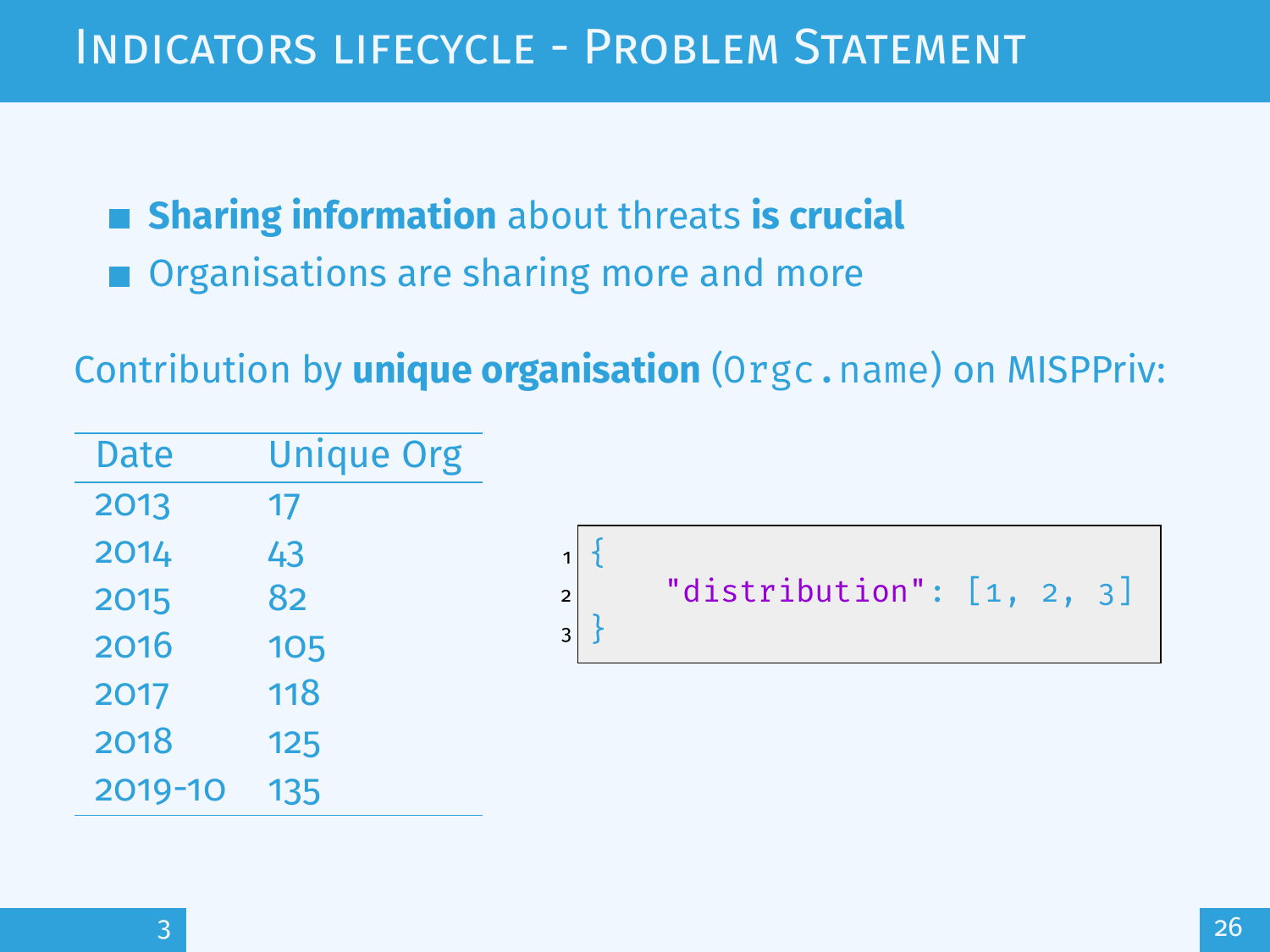# INDICATORS LIFFCYCLE - PROBLEM STATEMENT

- Various users and organisations can share data via MISP, multiple parties can be involved
	- ▶ Trust, data quality and relevance issues
	- **Each user/organisation have different use-cases** and interests
		- Conflicting interests: Operational security VS attribution
	- $\rightarrow$  Can be partially solved with *Taxonomies*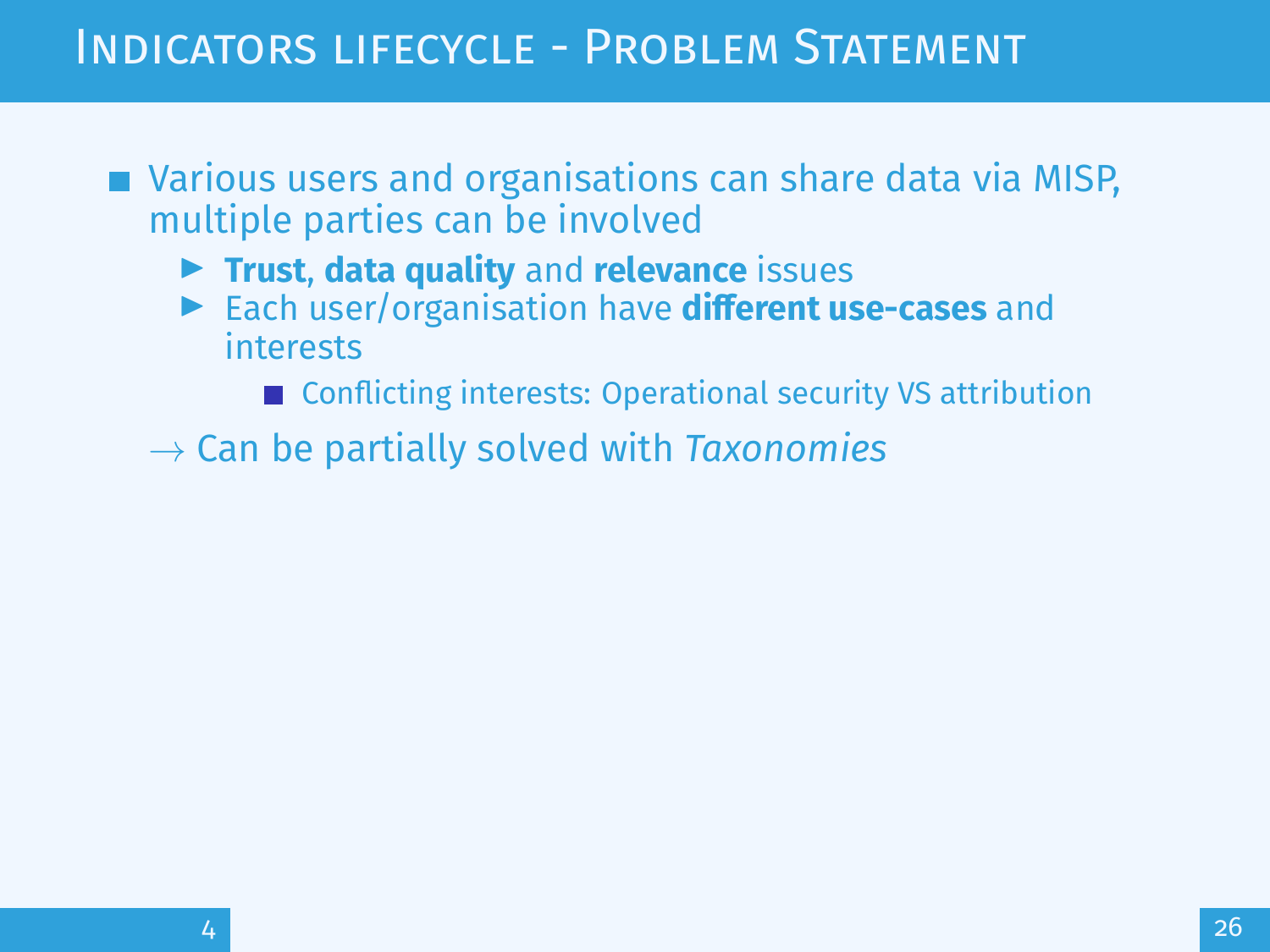# INDICATORS LIFFCYCLE - PROBLEM STATEMENT

■ Various users and organisations can share data via MISP, multiple parties can be involved

- ▶ Trust, data quality and relevance issues
- **Each user/organisation have different use-cases** and interests
	- Conflicting interests: Operational security VS attribution
- $\rightarrow$  Can be partially solved with *Taxonomies*
- Attributes can be shared in large quantities (more than 12M on MISPPRIV - Sept. 2020)
	- ▶ Partial info about their **freshness** (*Sightings*)
	- ▶ Partial info about their **validity** (last\_seen)
	- → Can be partially solved with our *Data model*

MISP's *Decaying model* combines the two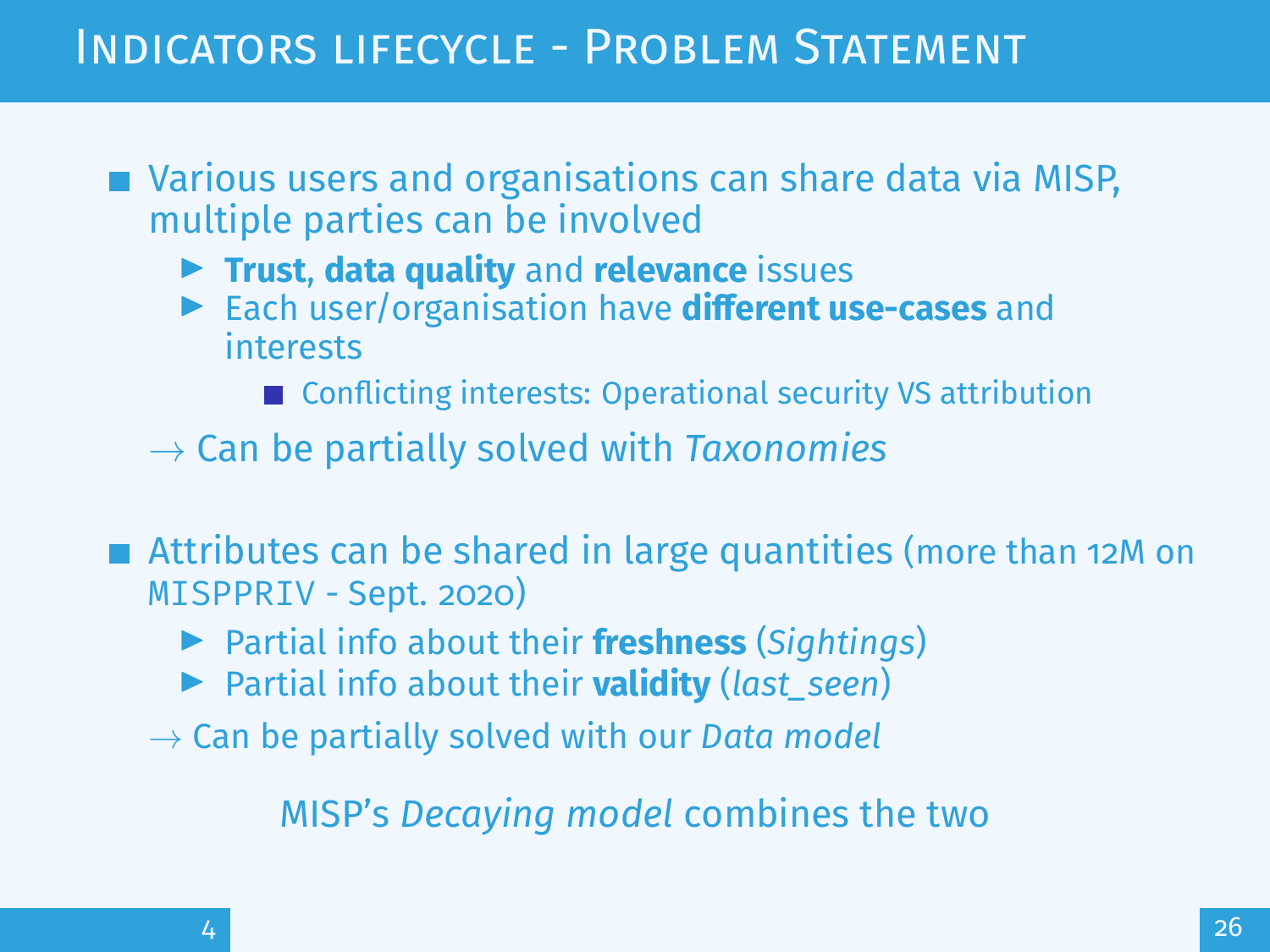# Requirements to enjoy the decaying feature in MISP

- Starting from **MISP 2.4.116**, the decaying feature is available
- **Update** decay models and **enable** some
- MISP Decaying strongly relies on *Taxonomies* and *Sightings*, don't forget to review their configuration

Note: The decaying feature has no impact on the information stored in MISP, it's just an **overlay** to be used in the user-interface and API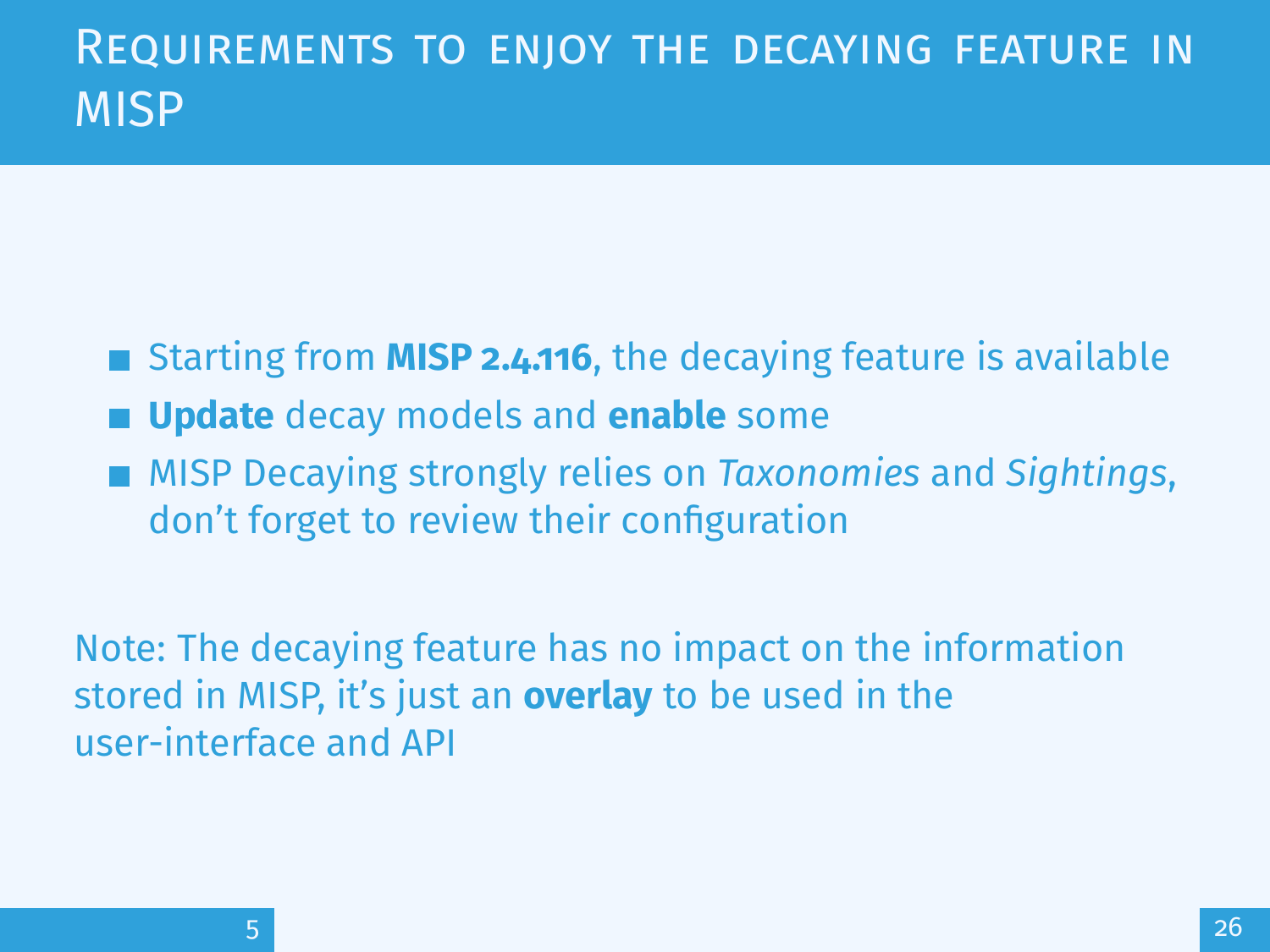*Sightings* add a **temporal context** to indicators.

- *Sightings* can be used to represent that you saw the IoC
- **Usecase:** Continuous feedback loop MISP  $\leftrightarrow$  IDS

$$
\begin{array}{c}\n\bullet \circ \bullet \\
\bullet \\
\hline\n\text{(44/0/0)}\n\end{array}
$$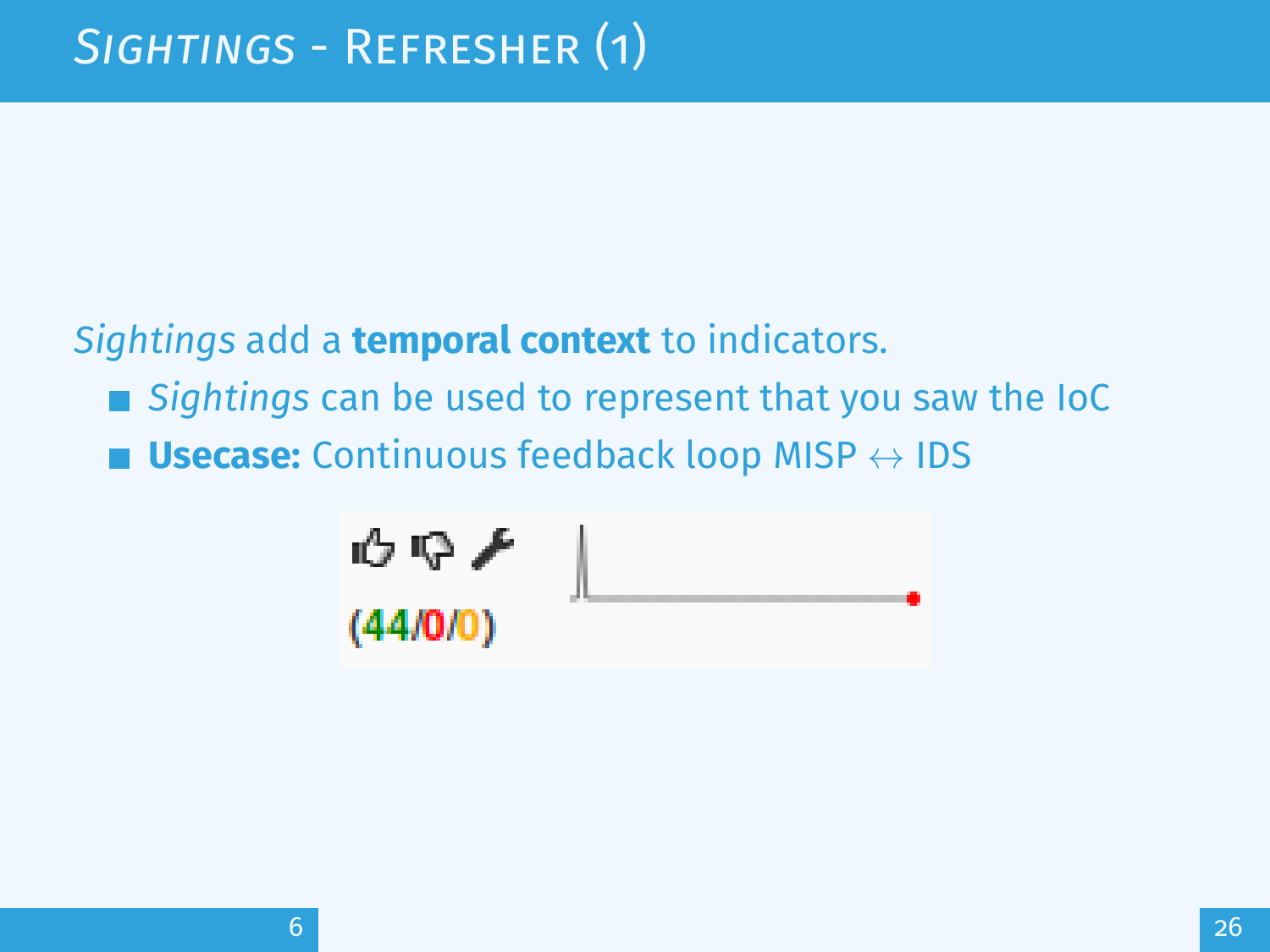## *Sightings* add a **temporal context** to indicators.

- *Sightings* give more credibility/visibility to indicators
- This information can be used to **prioritise and decay indicators**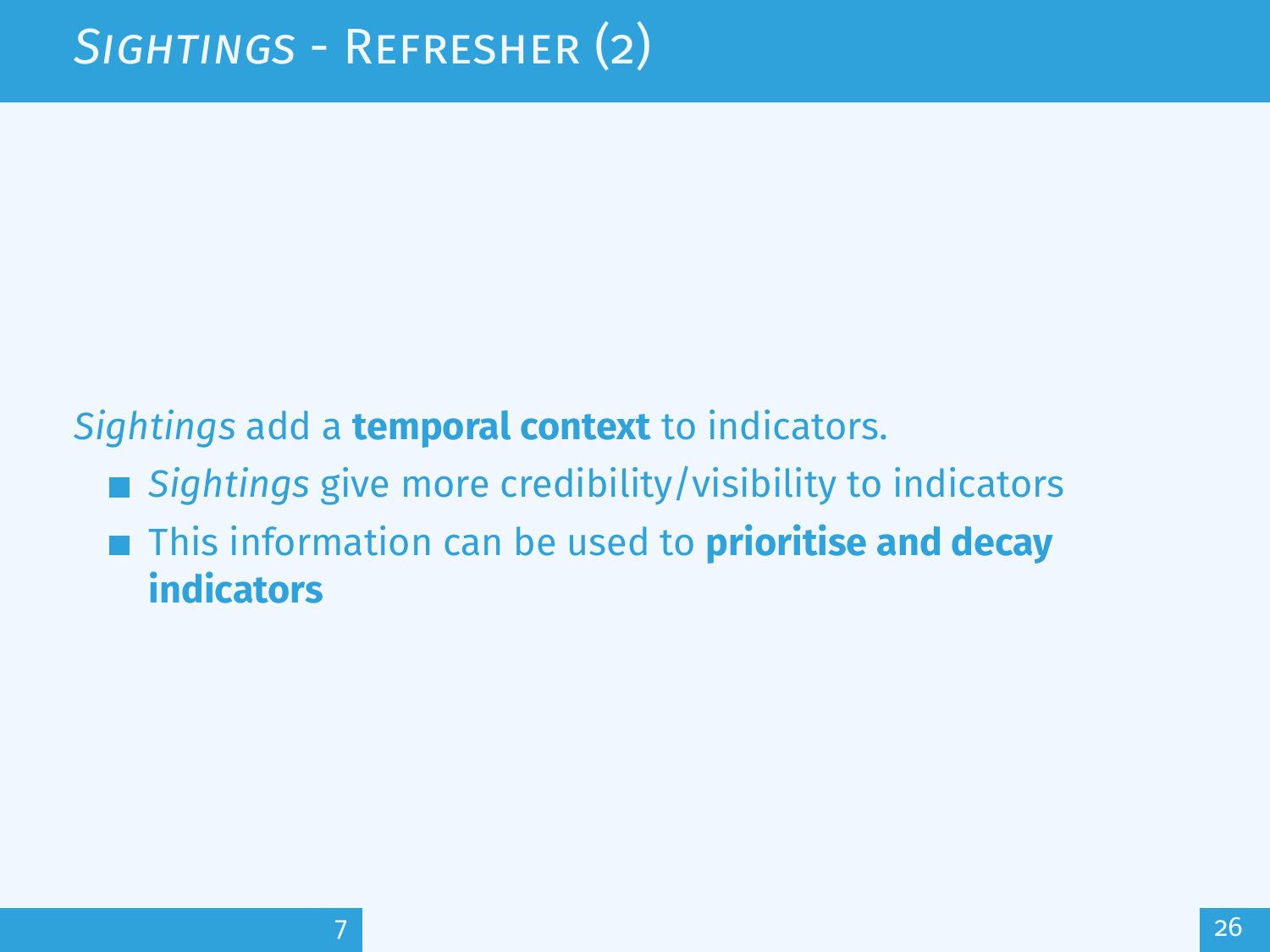# Taxonomies - Refresher (1)

| « previous      | Taxonomies<br>$\overline{2}$<br>$next *$ |                                                                                                                                                                                                                                                                                                                                              |                |           |    |                                     |                |
|-----------------|------------------------------------------|----------------------------------------------------------------------------------------------------------------------------------------------------------------------------------------------------------------------------------------------------------------------------------------------------------------------------------------------|----------------|-----------|----|-------------------------------------|----------------|
| $Id$ $\uparrow$ | Namespace                                | <b>Description</b>                                                                                                                                                                                                                                                                                                                           | Version        |           |    | <b>Enabled Required Active Tags</b> | <b>Actions</b> |
| 181             | workflow                                 | Workflow support language is a common language to support intelligence analysts to<br>perform their analysis on data and information.                                                                                                                                                                                                        | 9              | Yes       | ÷  | 27 / 26 (enable all)                | Θî             |
| 180             | vocabulaire-des-probabilites-estimatives | Ce vocabulaire attribue des valeurs en pourcentage à certains énoncés de probabilité                                                                                                                                                                                                                                                         | $\overline{c}$ | Yes       | n. | 5/5                                 | - 0 5          |
| 179             | threats-to-dns                           | An overview of some of the known attacks related to DNS as described by Torabi, S.,<br>Boukhtouta, A., Assi, C., & Debbabi, M. (2018) in Detecting Internet Abuse by Analyzing<br>Passive DNS Traffic: A Survey of Implemented Systems, IEEE Communications Surveys &<br>Tutorials, 1-1, doi:10,1109/comst.2018.2849614                      |                | <b>No</b> | г  | 0/18                                | + o i          |
| 178             | targeted-threat-index                    | The Targeted Threat Index is a metric for assigning an overall threat ranking score to email 2<br>messages that deliver malware to a victim's computer. The TTI metric was first introduced<br>at SecTor 2013 by Seth Hardy as part of the talk "RATastrophe: Monitoring a Malware<br>Menagerie" along with Katie Kleemola and Greg Wiseman. |                | Yes       | L. | 11/11                               | ΘĤ             |

■ *Taxonomies* are a simple way to attach a classification to an *Event* or an *Attribute*

 $\blacksquare$  Classification must be globally used to be efficient (or agreed on beforehand)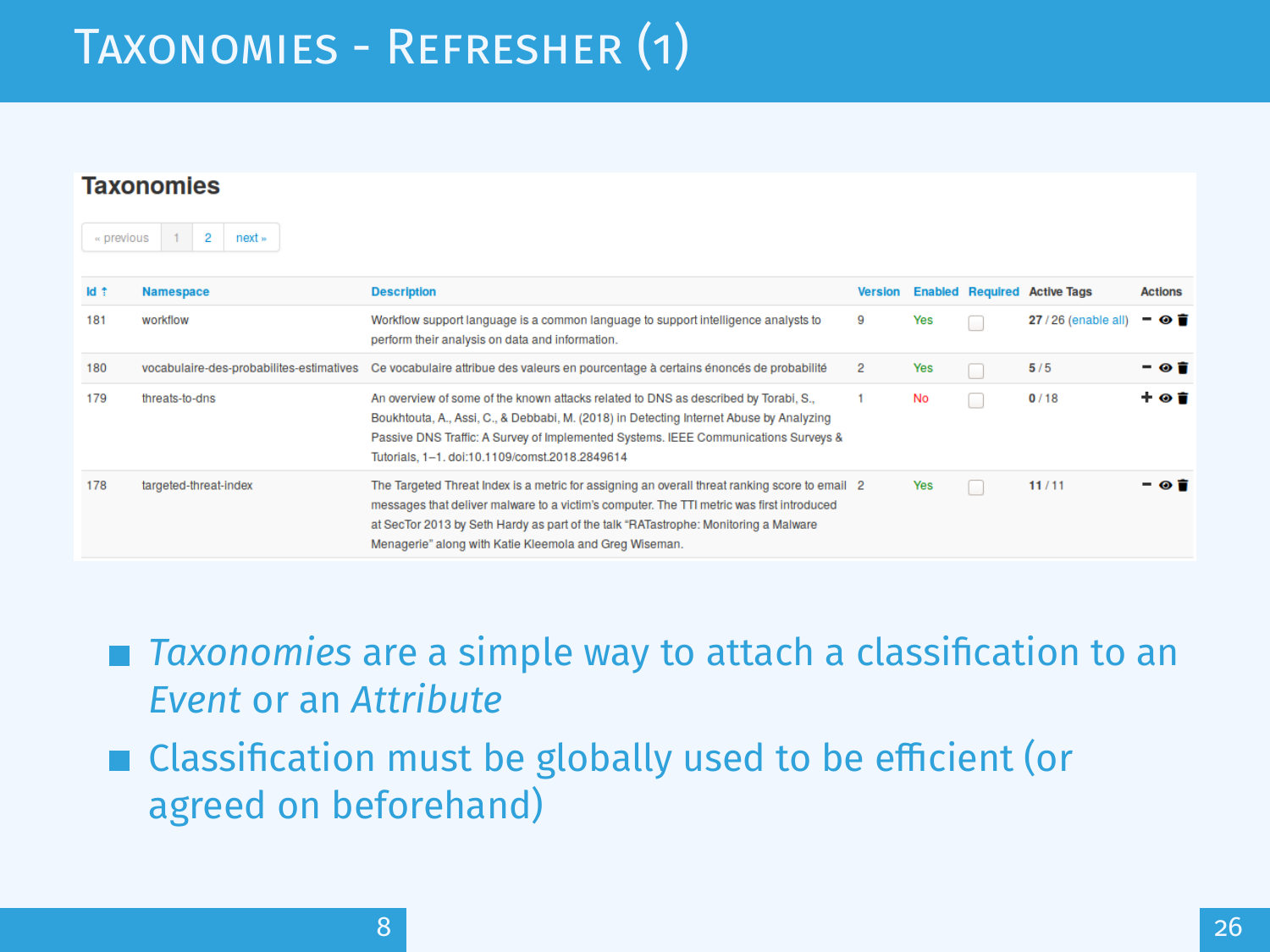# Taxonomies - Refresher (2)

#### **ADMIRALTY-SCALE Taxonomy Library**

| Id                                     | 127             |                                                                                                                                                                                         |                                  |                |                        |                                             |    |                |
|----------------------------------------|-----------------|-----------------------------------------------------------------------------------------------------------------------------------------------------------------------------------------|----------------------------------|----------------|------------------------|---------------------------------------------|----|----------------|
| <b>Namespace</b>                       | admiralty-scale |                                                                                                                                                                                         |                                  |                |                        |                                             |    |                |
| <b>Description</b>                     |                 | The Admiralty Scale or Ranking (also called the NATO System) is used to rank the reliability of a source and the credibility of an information. Reference based on FM 2-22.3 (FM 34-52) |                                  |                |                        |                                             |    |                |
|                                        |                 | HUMAN INTELLIGENCE COLLECTOR OPERATIONS and NATO documents.                                                                                                                             |                                  |                |                        |                                             |    |                |
| <b>Version</b>                         | 4               |                                                                                                                                                                                         |                                  |                |                        |                                             |    |                |
| <b>Enabled</b>                         | Yes (disable)   |                                                                                                                                                                                         |                                  |                |                        |                                             |    |                |
| « previous<br>$next -$                 |                 |                                                                                                                                                                                         |                                  |                |                        | Filter                                      |    |                |
| Tag<br>×                               |                 | <b>Expanded</b>                                                                                                                                                                         | <b>Numerical Events</b><br>value |                | <b>Attributes Tags</b> |                                             |    | <b>Action</b>  |
|                                        |                 | admiralty-scale:information-credibility="1" Information Credibility: Confirmed by other sources                                                                                         | 100                              | 6              | $\bf{0}$               | admiralty-scale:information-credibility="1" |    | l< ø−          |
|                                        |                 | admiralty-scale:information-credibility="2" Information Credibility: Probably true                                                                                                      | 75                               | 21             | 1                      | admiralty-scale:information-credibility="2" |    | $\mathbf{c}$ – |
|                                        |                 | admiralty-scale:information-credibility="3" Information Credibility: Possibly true                                                                                                      | 50                               | 16             | 5                      | admiralty-scale:information-credibility="3" | ĸ  | e –            |
|                                        |                 | admiralty-scale:information-credibility="4" Information Credibility: Doubtful                                                                                                           | 25                               | $\overline{2}$ | $\mathbf{0}$           | admiralty-scale:information-credibility="4" |    | - 13           |
|                                        |                 | admiralty-scale:information-credibility="5" Information Credibility: Improbable                                                                                                         | $\bf{0}$                         |                | $\mathbf{0}$           | admiralty-scale:information-credibility="5" | e  | s-             |
|                                        |                 | admiralty-scale:information-credibility="6" Information Credibility: Truth cannot be judged                                                                                             | 50                               | 9              | $\overline{c}$         | admiralty-scale:information-credibility="6" | ×. | $\alpha$ –     |
| admiralty-scale:source-reliability="a" |                 | Source Reliability: Completely reliable                                                                                                                                                 | 100                              |                | $\bf{0}$               | admiralty-scale:source-reliability="a"      |    | s-             |
| admiralty-scale:source-reliability="b" |                 | Source Reliability: Usually reliable                                                                                                                                                    | 75                               | 21             | 76                     | admiralty-scale:source-reliability="b"      |    | s-             |
| admiralty-scale:source-reliability="c" |                 | Source Reliability: Fairly reliable                                                                                                                                                     | 50                               | 9              | 8                      | admiralty-scale:source-reliability="c"      |    | c -            |
| admiralty-scale:source-reliability="d" |                 | Source Reliability: Not usually reliable                                                                                                                                                | 25                               | $\overline{2}$ | $\mathbf{0}$           | admiralty-scale:source-reliability="d"      |    | s-             |
| admiralty-scale:source-reliability="e" |                 | Source Reliability: Unreliable                                                                                                                                                          | $\mathbf{0}$                     | 0              | $\theta$               | admiralty-scale:source-reliability="e"      |    | s-             |
| admiralty-scale:source-reliability="f" |                 | Source Reliability: Reliability cannot be judged                                                                                                                                        | 50                               | 10             | $\overline{7}$         | admiralty-scale:source-reliability="f"      |    | s-             |
| admiralty-scale:source-reliability="g" |                 | Source Reliability: Deliberatly deceptive                                                                                                                                               | $\bullet$                        | N/A            | N/A                    |                                             |    | ۰              |

→ Cherry-pick allowed *Tags*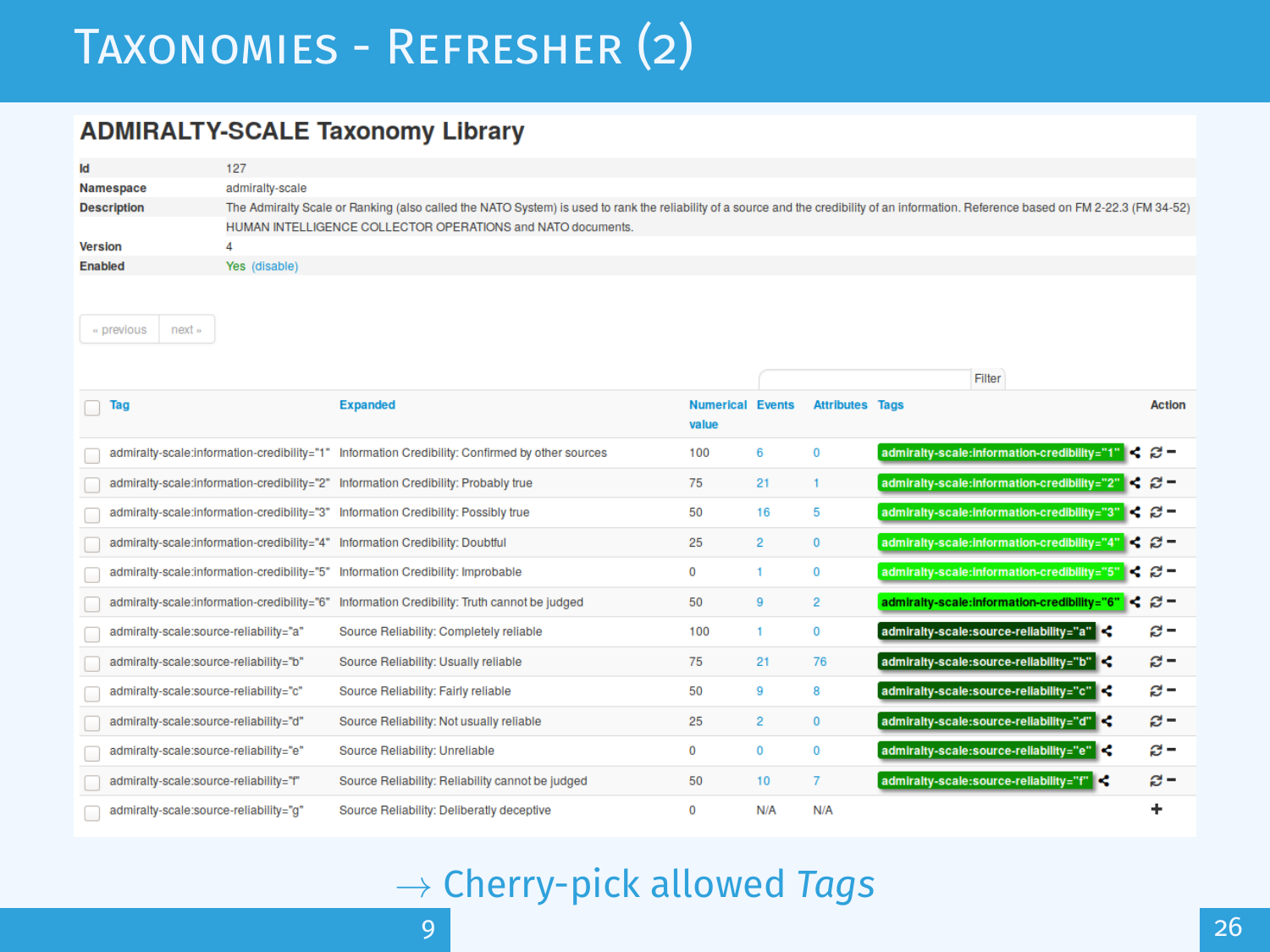Some taxonomies have a numerical value ■ Allows concepts to be used in an mathematical expression  $\rightarrow$  Can be used to prioritise IoCs

#### admirality-scale taxonomy<sup>1</sup>

| <b>Description</b>           | <b>Value</b> | <b>Description</b>         | <b>Value</b> |
|------------------------------|--------------|----------------------------|--------------|
| <b>Completely reliable</b>   | 100          | Confirmed by other sources | 100          |
| <b>Usually reliable</b>      | 75           | <b>Probably true</b>       | 75           |
| <b>Fairly reliable</b>       | 50           | <b>Possibly true</b>       | 50           |
| Not usually reliable         | 25           | <b>Doubtful</b>            | 25           |
| Unreliable                   | O            | Improbable                 | $\circ$      |
| Reliability cannot be judged | 50           | Truth cannot be judged     | 50           |
| <b>Deliberatly deceptive</b> | O            |                            |              |

<sup>1</sup>[https://github.com/MISP/misp-taxonomies/blob/master/](https://github.com/MISP/misp-taxonomies/blob/master/admiralty-scale/machinetag.json) [admiralty-scale/machinetag.json](https://github.com/MISP/misp-taxonomies/blob/master/admiralty-scale/machinetag.json)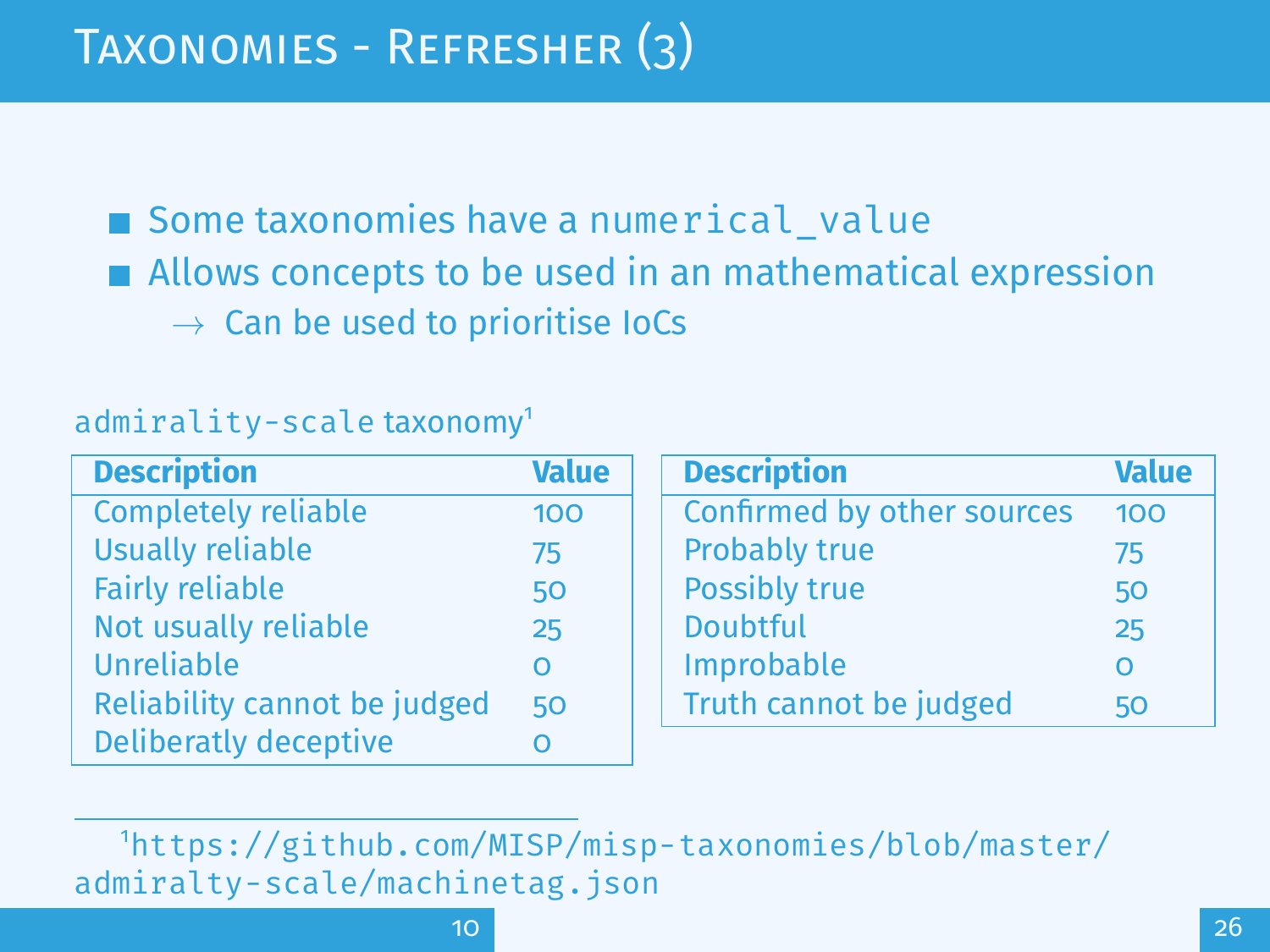#### admirality-scale taxonomy<sup>2</sup>

| <b>Description</b>           | <b>Value</b>     | <b>Description</b>         | <b>Value</b> |
|------------------------------|------------------|----------------------------|--------------|
| <b>Completely reliable</b>   | 100              | Confirmed by other sources | 100          |
| <b>Usually reliable</b>      | 75               | <b>Probably true</b>       | 75           |
| <b>Fairly reliable</b>       | 50               | Possibly true              | 50           |
| Not usually reliable         | 25               | <b>Doubtful</b>            | 25           |
| Unreliable                   | $\Omega$         | Improbable                 | $\Omega$     |
| Reliability cannot be judged | 50 <sup>2</sup>  | Truth cannot be judged     | 50?          |
| <b>Deliberatly deceptive</b> | $\overline{O}$ ? |                            |              |

 $\rightarrow$  Users can override tag numerical value

<sup>2</sup>[https://github.com/MISP/misp-taxonomies/blob/master/](https://github.com/MISP/misp-taxonomies/blob/master/admiralty-scale/machinetag.json) [admiralty-scale/machinetag.json](https://github.com/MISP/misp-taxonomies/blob/master/admiralty-scale/machinetag.json)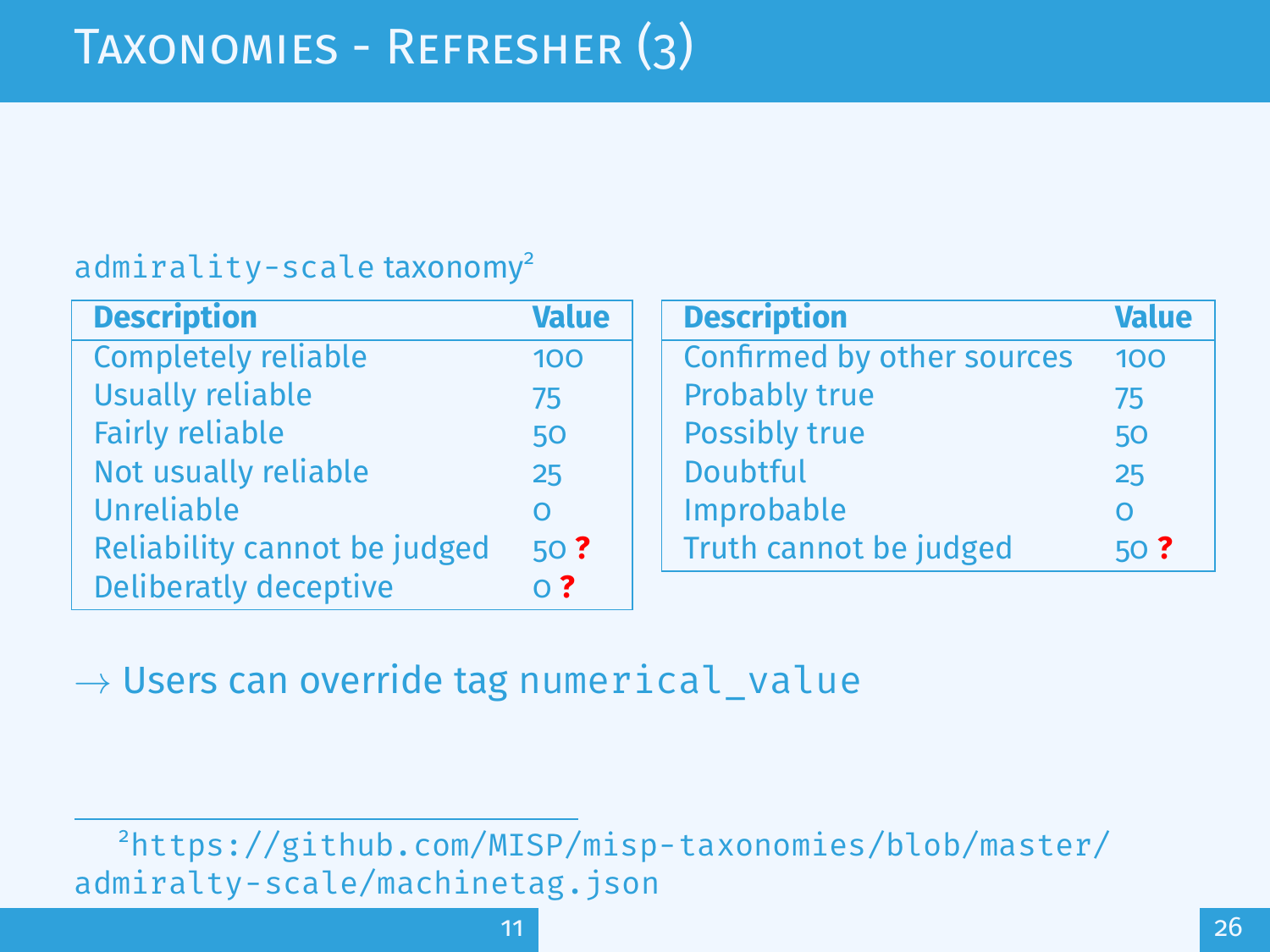$score(\text{Attribute}) = base_score(\text{Attribute}, \text{Model})$  • decay(Model, time)

**base** score(Attribute, Model)

▶ Initial score of the *Attribute* only considering the context (*Attribute's type*, *Tags*)

- $\blacksquare$  decay(Model, time)
	- ▶ Function composed of the **lifetime** and **decay speed**
	- $\blacktriangleright$  Decreases the base  $\blacktriangleright$  score over time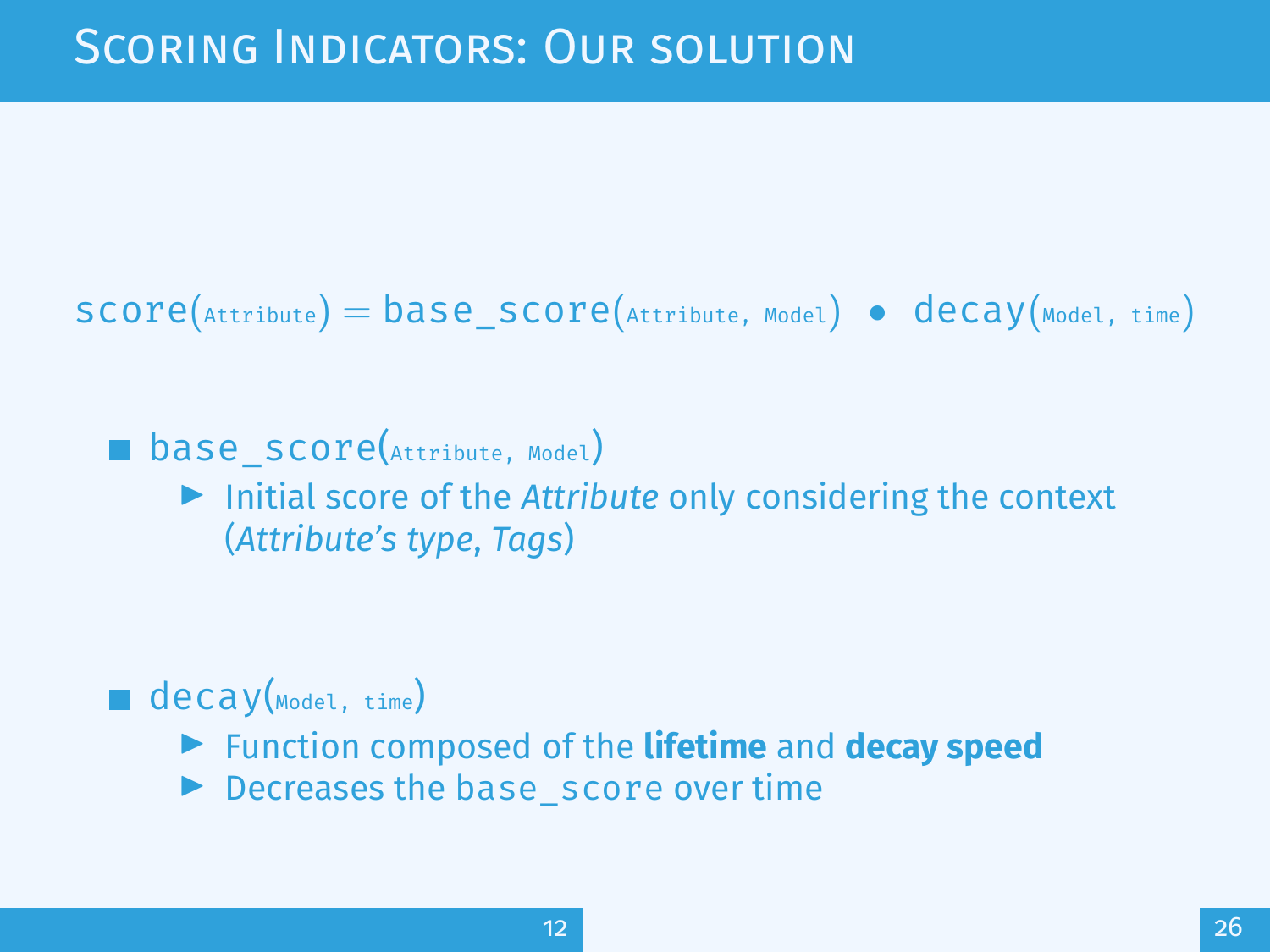# Scoring Indicators: Our solution

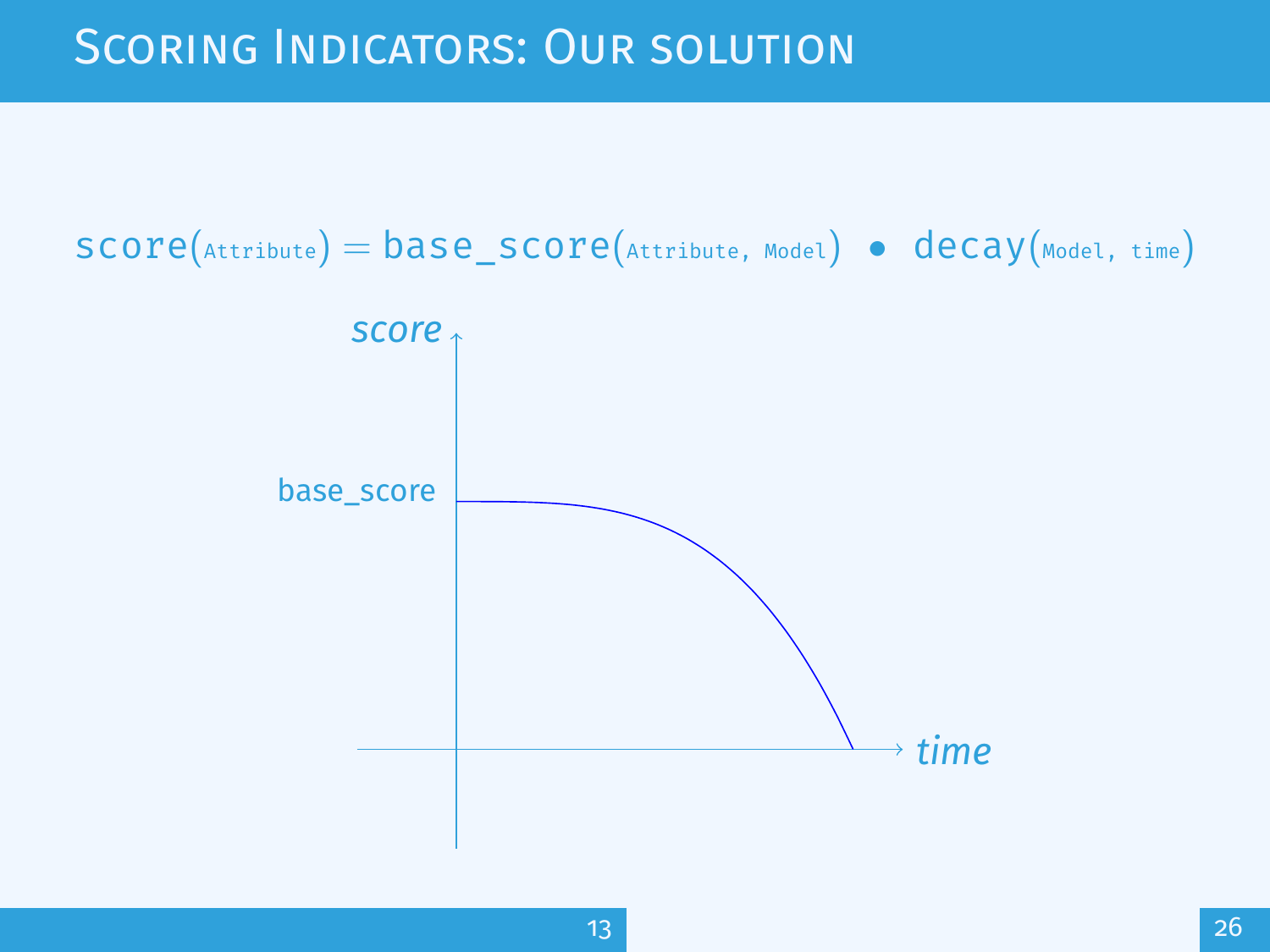# <span id="page-15-0"></span>**CURRENT IMPLEMENTATION IN [MISP](#page-15-0)**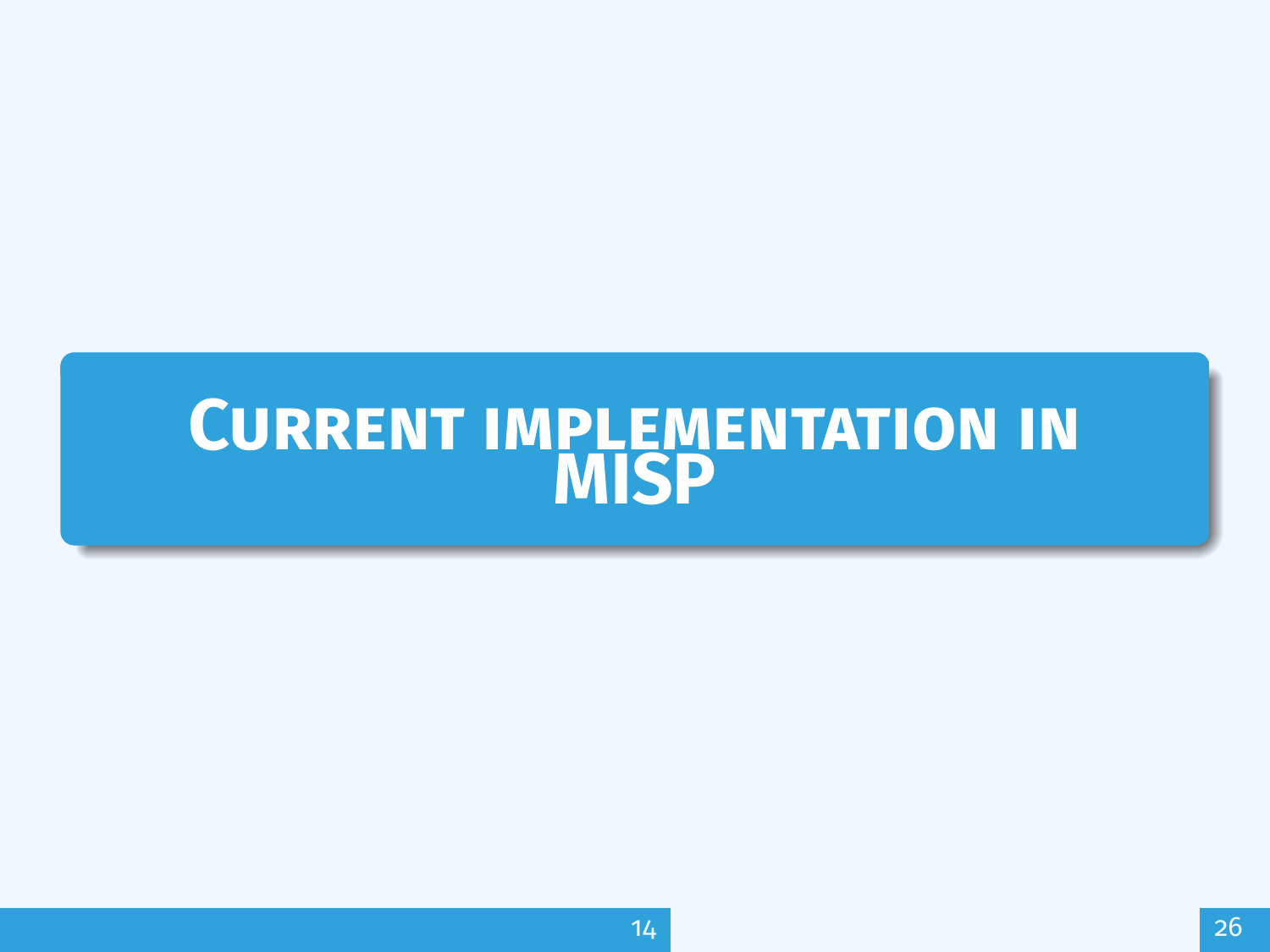# Implementation in MISP: Event/view

|                      |                                          | " Pivots " Galaxy + Event graph + Correlation graph + ATT&CK matrix " Attributes " Discussion                                                |                          |   |                                       |                                                                    |                       |                                               |                |
|----------------------|------------------------------------------|----------------------------------------------------------------------------------------------------------------------------------------------|--------------------------|---|---------------------------------------|--------------------------------------------------------------------|-----------------------|-----------------------------------------------|----------------|
| x 45: Decayi         |                                          |                                                                                                                                              |                          |   |                                       |                                                                    |                       |                                               |                |
| <b>Galaxies</b>      |                                          |                                                                                                                                              |                          |   |                                       |                                                                    |                       |                                               |                |
| $0 + 2 +$            |                                          |                                                                                                                                              |                          |   |                                       |                                                                    |                       |                                               |                |
| « previous<br>next » | view all                                 |                                                                                                                                              |                          |   |                                       |                                                                    |                       |                                               |                |
|                      |                                          |                                                                                                                                              |                          |   |                                       |                                                                    |                       |                                               |                |
| Ξ                    | Deleted<br>Scope toggle *<br>×           | Context T Related Tags<br><b>Ed Decay score</b>                                                                                              | $T$ Fittering tool $(1)$ |   |                                       |                                                                    |                       | Enter value to search                         | $Q \times$     |
| <b>Date 1</b><br>Ora | Type Value Tags<br>Category              |                                                                                                                                              | <b>Galaxies</b>          |   | Events hits                           | Comment Correlate Related Feed IDS Distribution Sightings Activity |                       | Score                                         | <b>Actions</b> |
| 2019-09-12           | Network activity ip-src 5.5.5.5 C + A +  |                                                                                                                                              | $8 + 2 +$                | × |                                       | m Inherit                                                          | 69 F<br>(0, 0, 0)     | NIDS Simple Decaying<br>65.26                 | 0000           |
|                      |                                          |                                                                                                                                              |                          |   |                                       |                                                                    |                       | Model 5 79.88                                 |                |
| 2019-08-13           | А                                        | Network activity ip-src 8.8.8.8 C admiralty-scale:source-reliability="a" x<br>$\bullet$ retention: expired $\bullet$ $\bullet$ + $\bullet$ + | $0 + 2 +$                | × | 1222 S1:1 (a) Inherit<br>S1:2<br>Show |                                                                    | 白のチ<br>(S/010)        | NIDS Simple Decaying<br>54.6<br>Model 5 52.69 | 会計は言           |
|                      |                                          |                                                                                                                                              |                          |   | $11\,$<br>more                        |                                                                    |                       |                                               |                |
| 2019-08-13           | Network activity lip-src 9.9.9.9<br>А    | 8 admiralty-scale:source-reliability="c" x<br>C misp:confidence-level="completely-confident" is                                              | $0 + 2 +$                | × | 1319<br>28                            | S1:1 (a) Inherit                                                   | <b>098</b><br>(4/1/0) | 37.43<br>NIDS Simple Decaying                 | ● 音 尾 音        |
|                      |                                          | $\frac{1}{2}$ tip:amber $\frac{1}{2}$ $\frac{1}{2}$ +                                                                                        |                          |   | Show <sub>6</sub><br>more             |                                                                    |                       | Model 5 0                                     |                |
| 2019-08-13           | Network activity ip-src 7.7.7.7          | community-scale:information-credibility="4" x<br>$\bullet$ retention:2d x $\bullet$ + $\bullet$ +                                            | $8 + 2 +$                | ø | 41                                    | @ Inherit                                                          | めやと<br>(3/0/0)        | 37.41<br>NIDS Simple Decaying                 | ●盲 区音          |
|                      |                                          |                                                                                                                                              |                          |   |                                       |                                                                    |                       | Model 5 0                                     |                |
| $2019-07-18$         | Network activity ip-src 6.6.6.6 Can P-13 |                                                                                                                                              | $8 + 2 +$                | × | 41                                    | @ Inherit                                                          | めのと<br>(0/010)        | 23.31<br>NIDS Simple Decaying                 | 900            |
|                      |                                          |                                                                                                                                              |                          |   |                                       |                                                                    |                       | Model 5 0                                     |                |

Decay score toggle button

▶ Shows Score for each *Models* associated to the *Attribute* type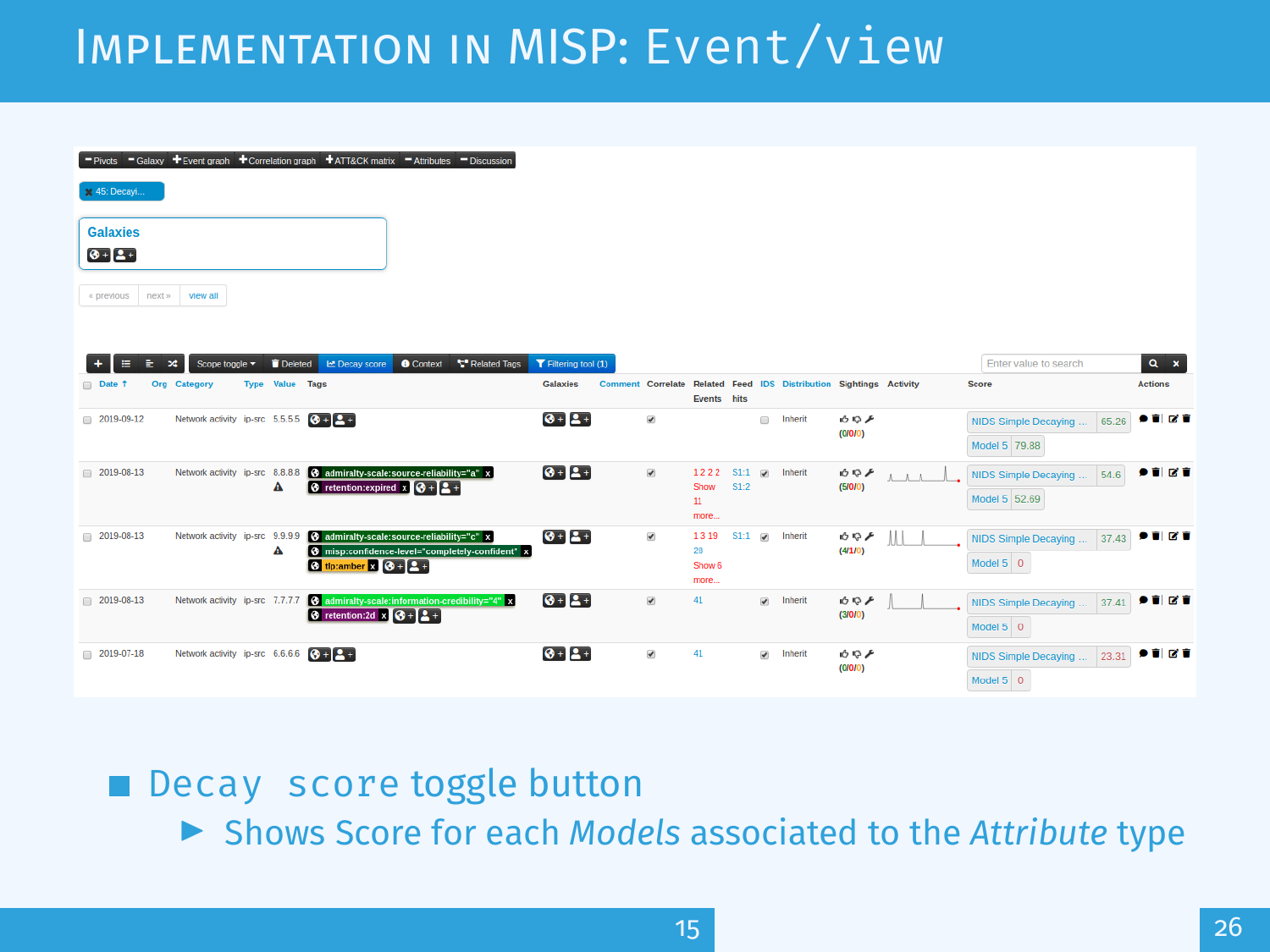# IMPI FMENTATION IN MISP: API RESULT

#### /attributes/restSearch

```
"Attribute": [
 2 {
3 "category": "Network activity",
|4| "type": "ip-src",
\mathsf{s} \mathsf{t}_0 \mathsf{t}_1 \mathsf{t}_2 \mathsf{t}_3 \mathsf{t}_4 \mathsf{t}_5 \mathsf{t}_7 \mathsf{t}_8 \mathsf{t}_9 \mathsf{t}_9 \mathsf{t}_16 "timestamp": "1565703507",
\mathbf{z} [...]
8 "value": "8.8.8.8",
9 "decay_score": [
10 \vert\text{11} "score": 54.475223849544456,
12 "decayed": false,
13 TDecayingModel": {
\frac{1}{4} "id": "85",
15 "name": "NIDS Simple Decaying Model"
16 }
17 }
18
19 \lceil \dots \rceil
```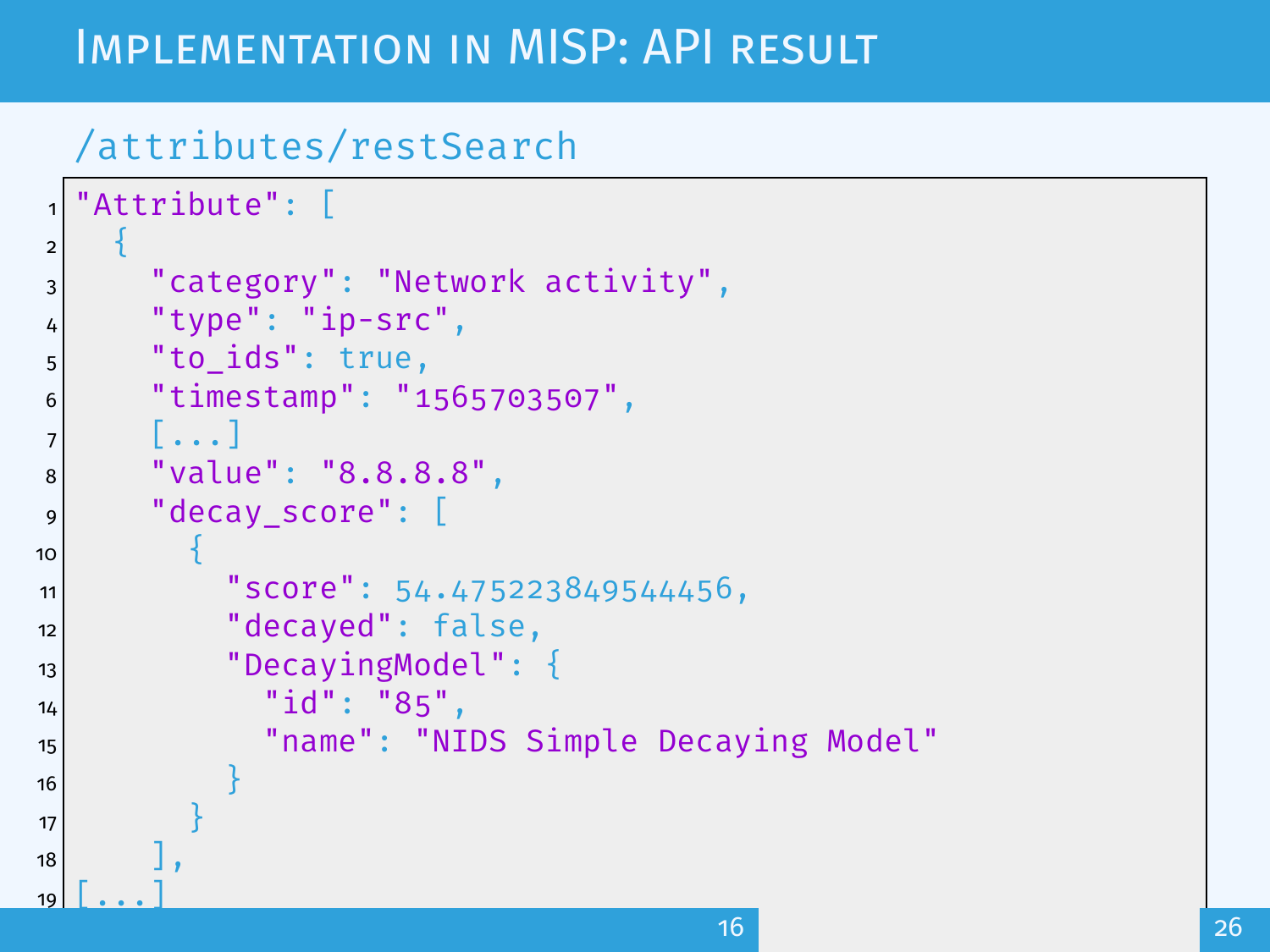# Implementation in MISP: Objectives

- **Automatic scoring** based on default values
- **User-friendly UI** to manually set *Model* configuration (lifetime, decay, etc.)
- **Simulation** tool
- Interaction through the **API**
- Opportunity to create your **own** formula or algorithm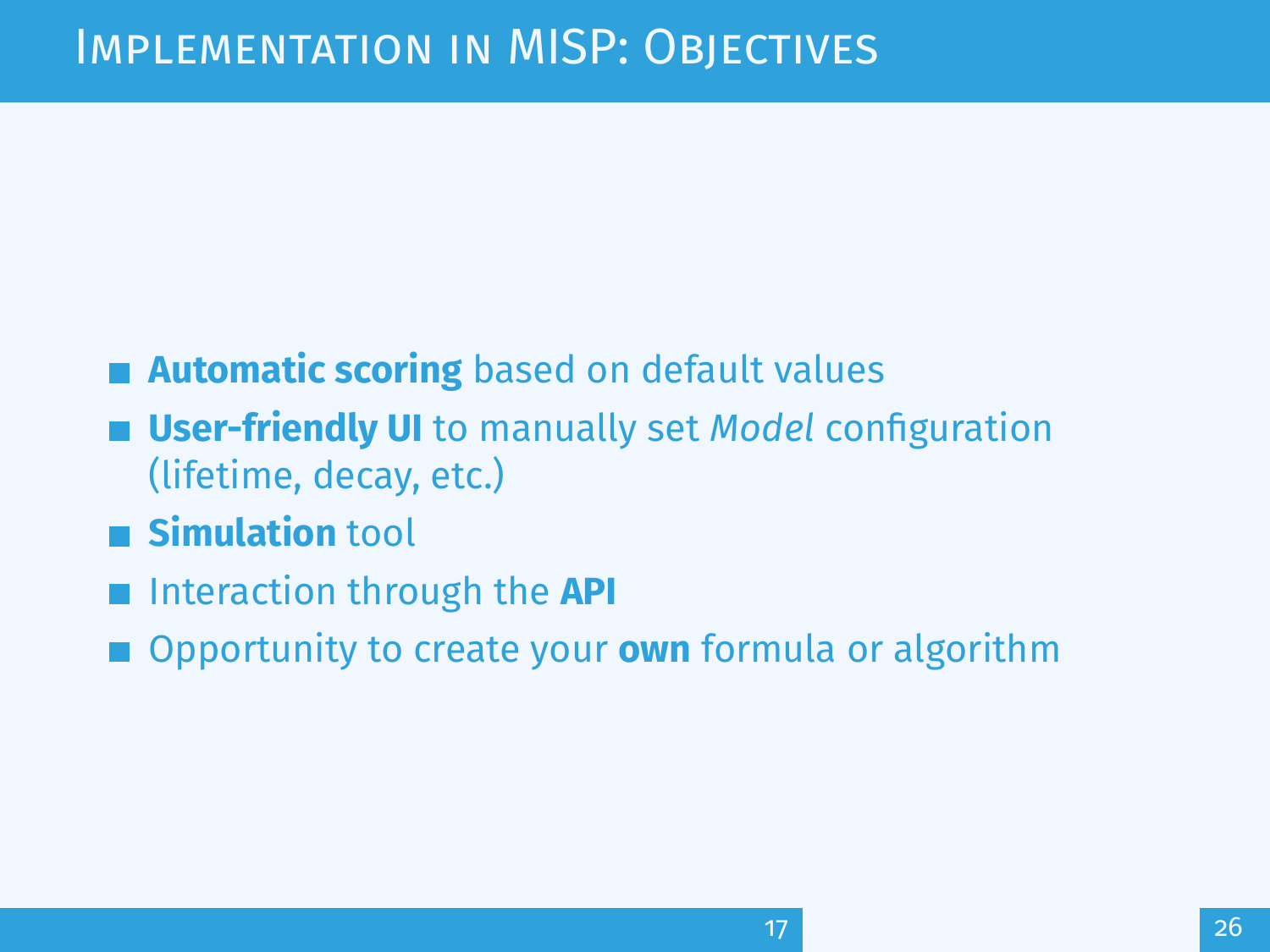# IMPI EMENTATION IN MISP: MODELS DEFINITION

 $\Rightarrow$  *score* = *base\_score* ·  $\left(1 - \left(\frac{t}{\tau}\right)^{\frac{1}{\delta}}\right)$ *Models* are an instanciation of the formula with configurable parameters:

- **Parameters: lifetime, decay rate, threshold**
- **E** base score computation
- default base score
- associate *Attribute* types
- **■** formula
- **n** creator organisation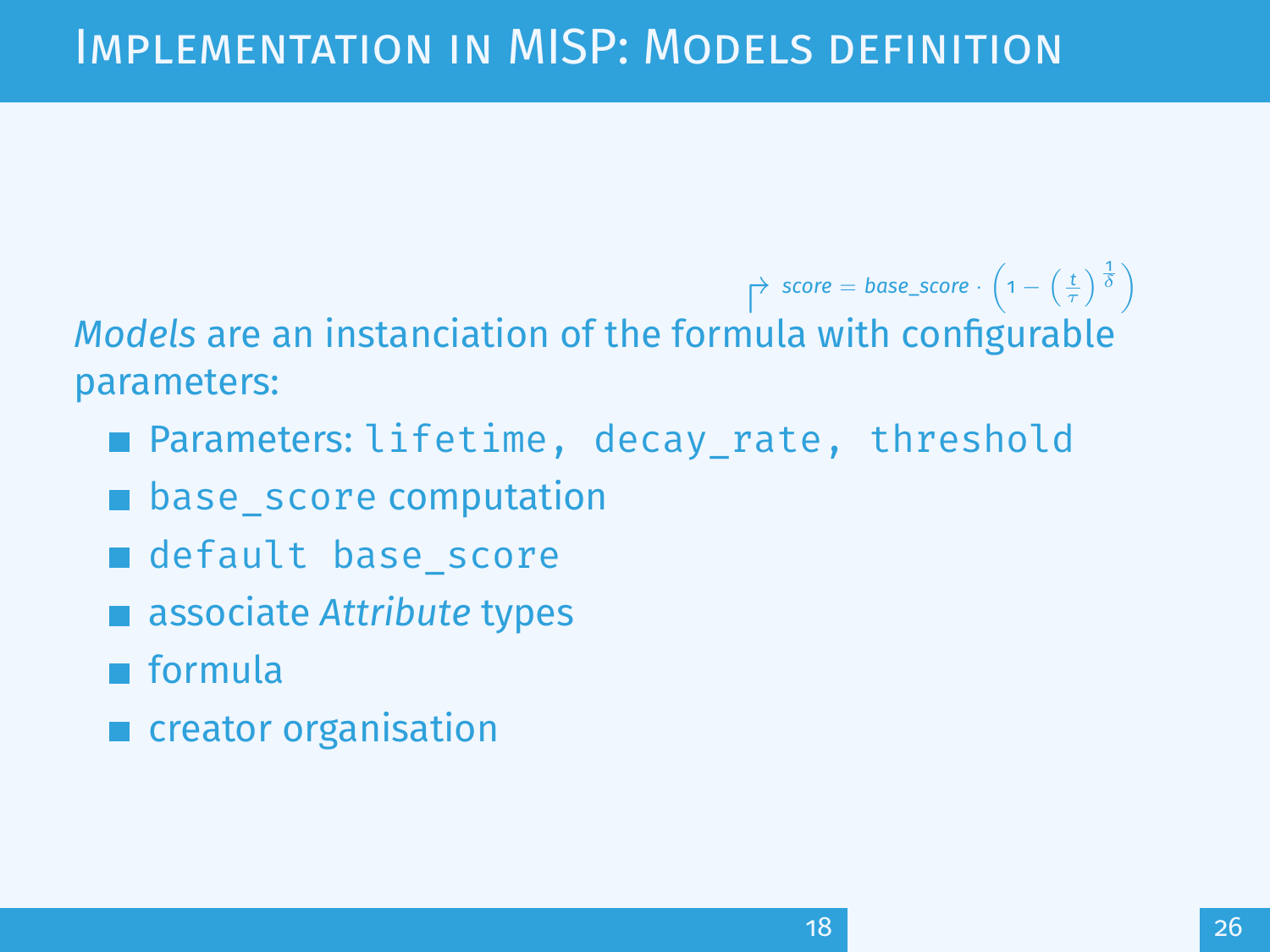### Two types of model are available

- **Default Models:** Created and shared by the community. Coming from misp-decaying-models repository<sup>3</sup>.
	- $\rightarrow$  Not editable

# **n** Organisation Models: Created by a user on MISP

- $\triangleright$  Can be hidden or shared to other organisation
- $\rightarrow$  Editable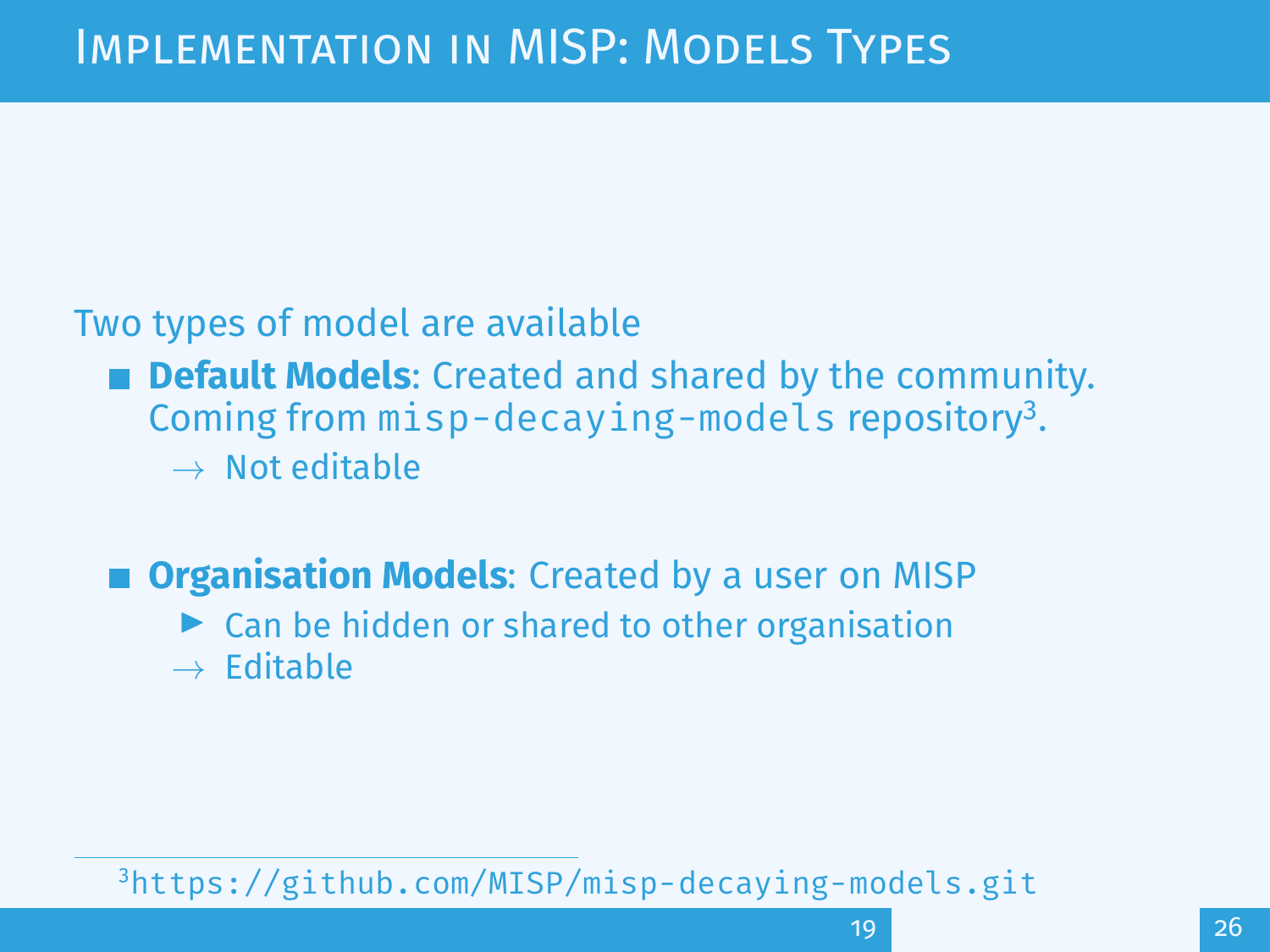# IMPI EMENTATION IN MISP: INDEX

#### **Decaying Models**

|            | « hiemona linext »            |                      |                                    |                                                                         |                                                                                                                                                                                                                                                                         |                    |                            |   |                         |       |
|------------|-------------------------------|----------------------|------------------------------------|-------------------------------------------------------------------------|-------------------------------------------------------------------------------------------------------------------------------------------------------------------------------------------------------------------------------------------------------------------------|--------------------|----------------------------|---|-------------------------|-------|
| All Models | My Models                     | <b>Shared Models</b> | <b>Default Models</b>              |                                                                         |                                                                                                                                                                                                                                                                         |                    |                            |   |                         |       |
| ID.        | <b>Organization</b> Usable to | everyone             | Name                               | <b>Description</b>                                                      | Parameters { }                                                                                                                                                                                                                                                          | <b>Formula</b>     | # Assigned<br><b>Types</b> |   | Version Enabled Actions |       |
| 29         |                               | ✓                    | Phishing model                     | Simple model to rapidly decay phishing website.                         | "lifetime": 3.<br>"decay_speed": 2.3,<br>"threshold": 30.<br>"default base score": 80,<br>"base_score_config": {<br>"estimative-<br>language": 0.5,<br>"phishing": 0.5                                                                                                  | Polynomial 9<br>ø  |                            | ٠ | $\checkmark$            | 国各音区用 |
| 85         | л.                            | $\pmb{\times}$       | NIDS Simple Decaying Model<br>MISP | Simple decaying model for Network Intrusion Detection System<br>(NIDS). | "lifetime": 120,<br>"decay_speed": 2,<br>"threshold": 30.<br>"default base score": 80,<br>"base score config": {<br>"estimative-<br>language": 0.25.<br>"priority-level": 0.25,<br>"retention": 0.25.<br>"targeted-threat-<br>index": 0.125.<br>"false-positive": 0.125 | Polynomial 13<br>Q |                            | ٠ | ✓                       | 日本区川  |

Page 1 of 1, showing 2 records out of 2 total, starting on record 1, ending on 2

« previous next »

#### Standard CRUD operations: View, update, add, create, delete, enable, export, import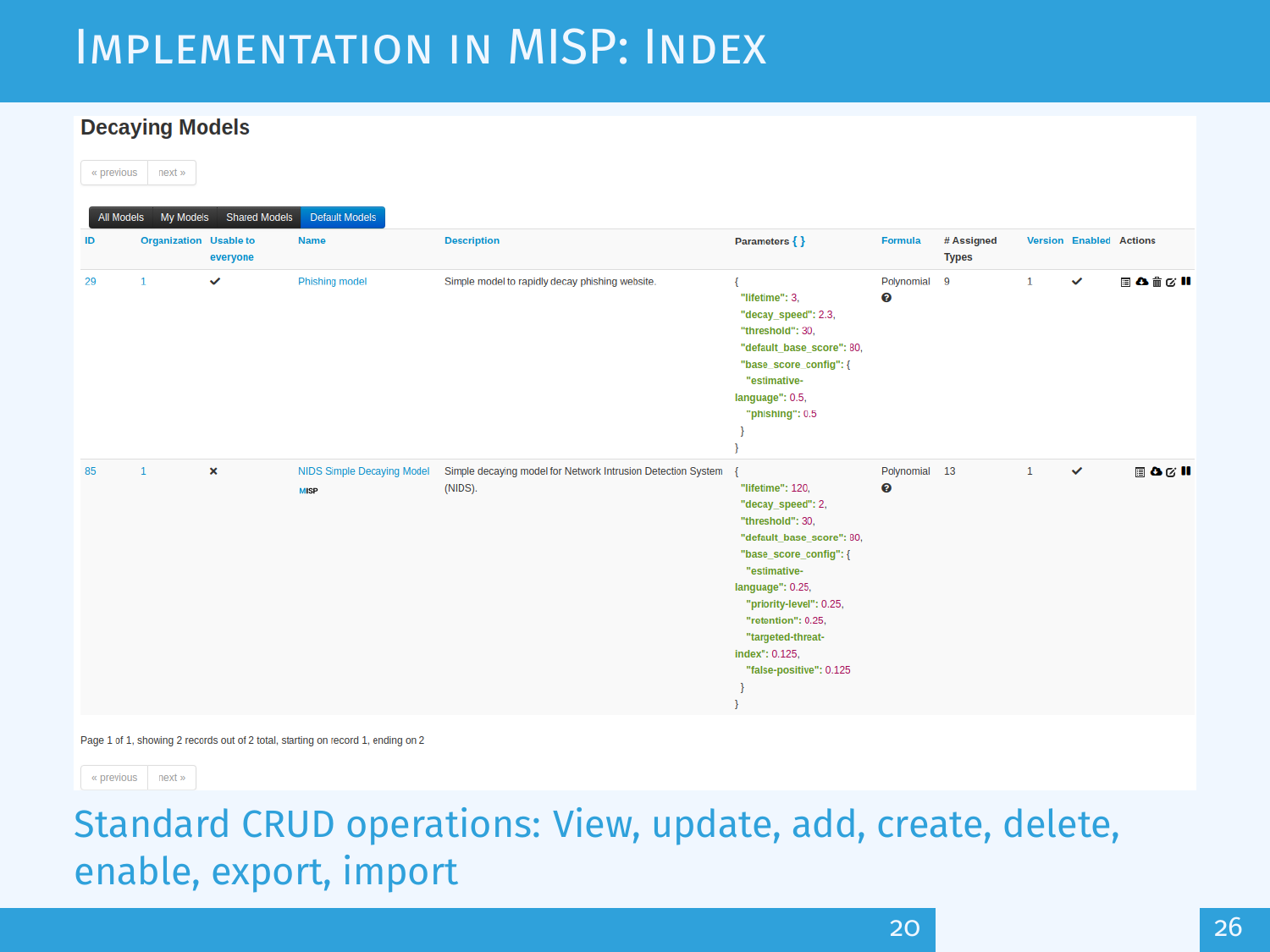# IMPI EMENTATION IN MISP: FINE TUNING TOOL



Configure models: Create, modify, visualise, perform mapping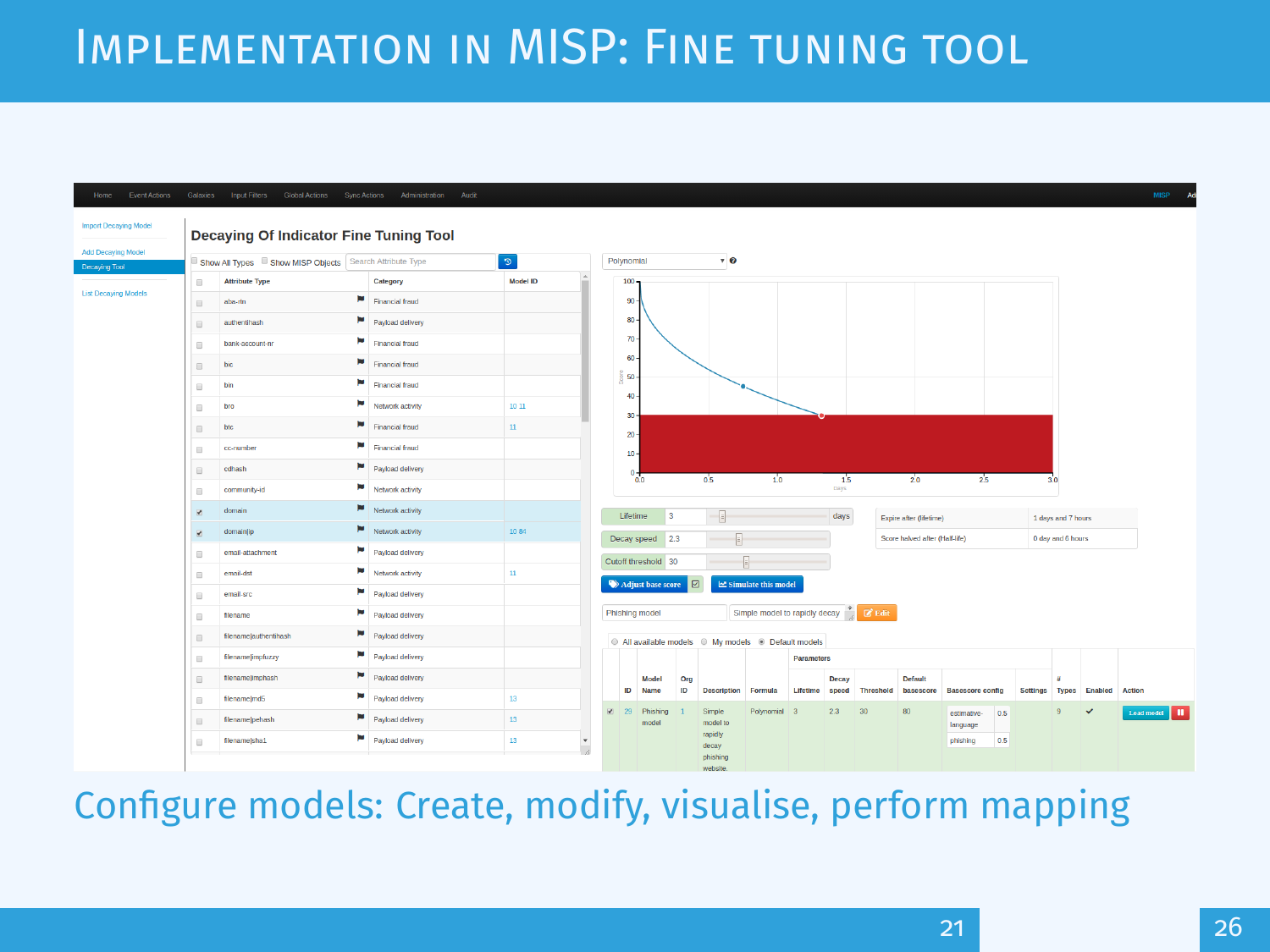# Implementation in MISP: base\_score tool

| $\pmb{\times}$<br>Search Taxonomy |                                        | 3 not having numerical value |                            | admiralty-scale information-credibility (26%)                                                                       | priority-level (46%)            |               |
|-----------------------------------|----------------------------------------|------------------------------|----------------------------|---------------------------------------------------------------------------------------------------------------------|---------------------------------|---------------|
| Default basescore 80              |                                        |                              |                            |                                                                                                                     |                                 |               |
| Taxonomies                        | Weight                                 |                              |                            |                                                                                                                     |                                 |               |
| admiralty-scale =                 |                                        |                              |                            |                                                                                                                     |                                 |               |
| source-reliability -              | $\overline{\Xi}$                       | 31                           |                            |                                                                                                                     |                                 |               |
| information-credibility -         | Đ                                      | $30\,$                       |                            |                                                                                                                     |                                 |               |
| priority-level =                  |                                        |                              |                            |                                                                                                                     |                                 |               |
| priority-level -                  | ŧ                                      | 53                           |                            | schrinalty-scale:source-reliability (27%)                                                                           |                                 |               |
| retention $\star$                 |                                        |                              |                            |                                                                                                                     |                                 |               |
| retention -                       | $\begin{bmatrix} 1 \\ 2 \end{bmatrix}$ | $\circ$                      |                            |                                                                                                                     |                                 |               |
| stimative-language =              |                                        |                              |                            |                                                                                                                     |                                 |               |
| likelihood-probability +          | E                                      | $\,0\,$                      |                            |                                                                                                                     |                                 |               |
| confidence-in-analytic-judgment = | $\left  \frac{1}{n} \right $           | $\circ$                      |                            |                                                                                                                     |                                 |               |
| nisp <del>-</del>                 |                                        |                              |                            |                                                                                                                     |                                 |               |
| confidence-level -                | $\mathbb{E}$                           | $\,0\,$                      |                            |                                                                                                                     |                                 |               |
| threat-level -                    | E                                      | $\circ$                      |                            | Placeholder for 'Organisation source confidence'                                                                    |                                 |               |
| automation-level -                | $\mathbb{R}$                           | $\,0\,$                      | Example @                  |                                                                                                                     |                                 |               |
| phishing *                        |                                        |                              | Attribute                  | Tags                                                                                                                |                                 | Base<br>score |
| state -                           | $\mathbb{E}$                           | $\,0\,$                      | Tag your                   | E                                                                                                                   |                                 |               |
| psychological-acceptability -     | $\Xi$                                  | $\circ$                      | attribute                  |                                                                                                                     |                                 |               |
| Excluded A                        |                                        |                              | Attribute 1<br>Attribute 2 | admiralty-scale:information-credibility="5"<br>priority-level:baseline-minor admiralty-scale:source-reliability="d" |                                 | $0.0$ $\odot$ |
|                                   |                                        |                              |                            | admiralty-scale:information-credibility="2"                                                                         |                                 | 38.2 <b>◎</b> |
|                                   |                                        |                              | Attribute 3                | priority-level:severe admiralty-scale:information-credibility="2"                                                   |                                 | 84.6 <b>◎</b> |
|                                   |                                        |                              |                            | <b>Computation steps</b>                                                                                            |                                 |               |
|                                   |                                        |                              |                            | Computation                                                                                                         |                                 |               |
|                                   |                                        |                              | Tag                        |                                                                                                                     | Eff.                            | Result        |
|                                   |                                        |                              |                            | priority-level:baseline-minor                                                                                       | Ratio<br>Value<br>0.46<br>25.00 | 11.62         |
|                                   |                                        |                              |                            | admiralty ecaleceource reliability="d"                                                                              | $0.27 +$<br>25.00               | 6.80          |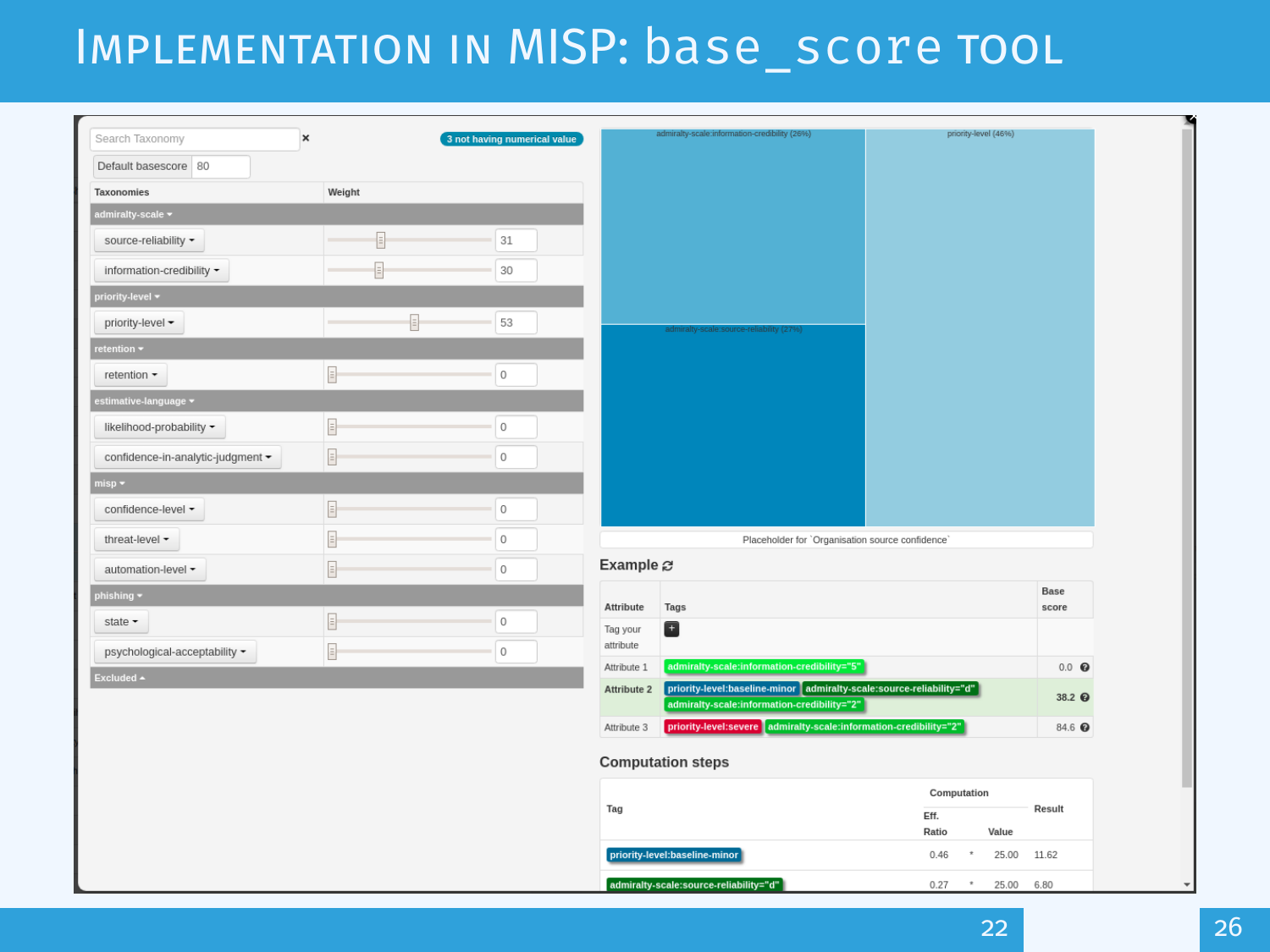# Implementation in MISP: simulation tool



#### Simulate decay on *Attributes* with different *Models*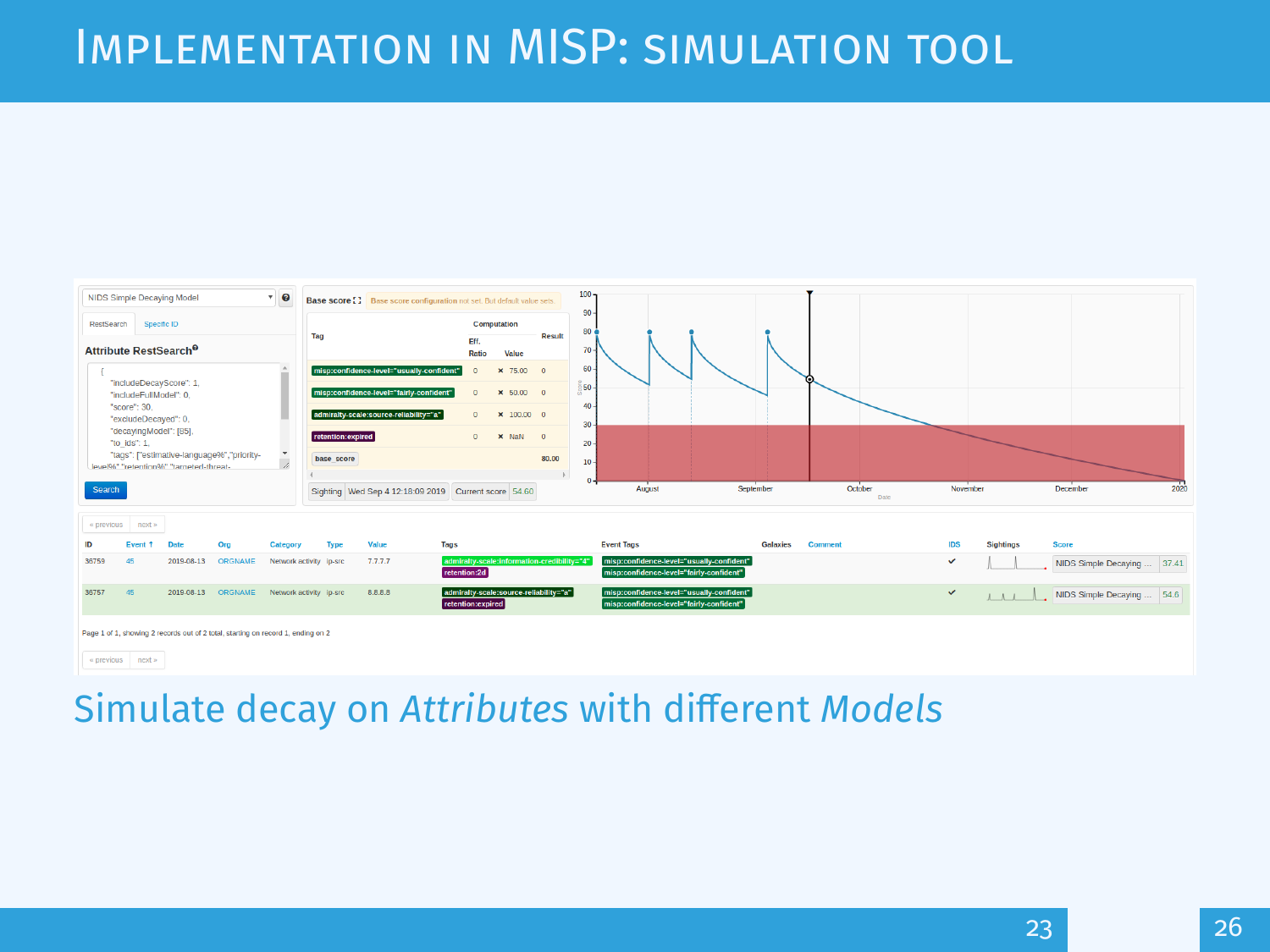# Implementation in MISP: API query body

#### /attributes/restSearch

```
1 {
 2 "includeDecayScore": 1,
 3 = "includeFullModel": 0,
 4 "excludeDecayed": 0,
 5 "decayingModel": [85],
 6 "modelOverrides": {
 7 \frac{1}{2} \frac{1}{20} \frac{1}{20} \frac{1}{20} \frac{1}{20} \frac{1}{20} \frac{1}{20} \frac{1}{20} \frac{1}{20} \frac{1}{20} \frac{1}{20} \frac{1}{20} \frac{1}{20} \frac{1}{20} \frac{1}{20} \frac{1}{20} \frac{1}{20} \frac{1}{20} \frac{1}{20} \frac{1}{20}8 }
\vert "score": 30,
10 }
11
```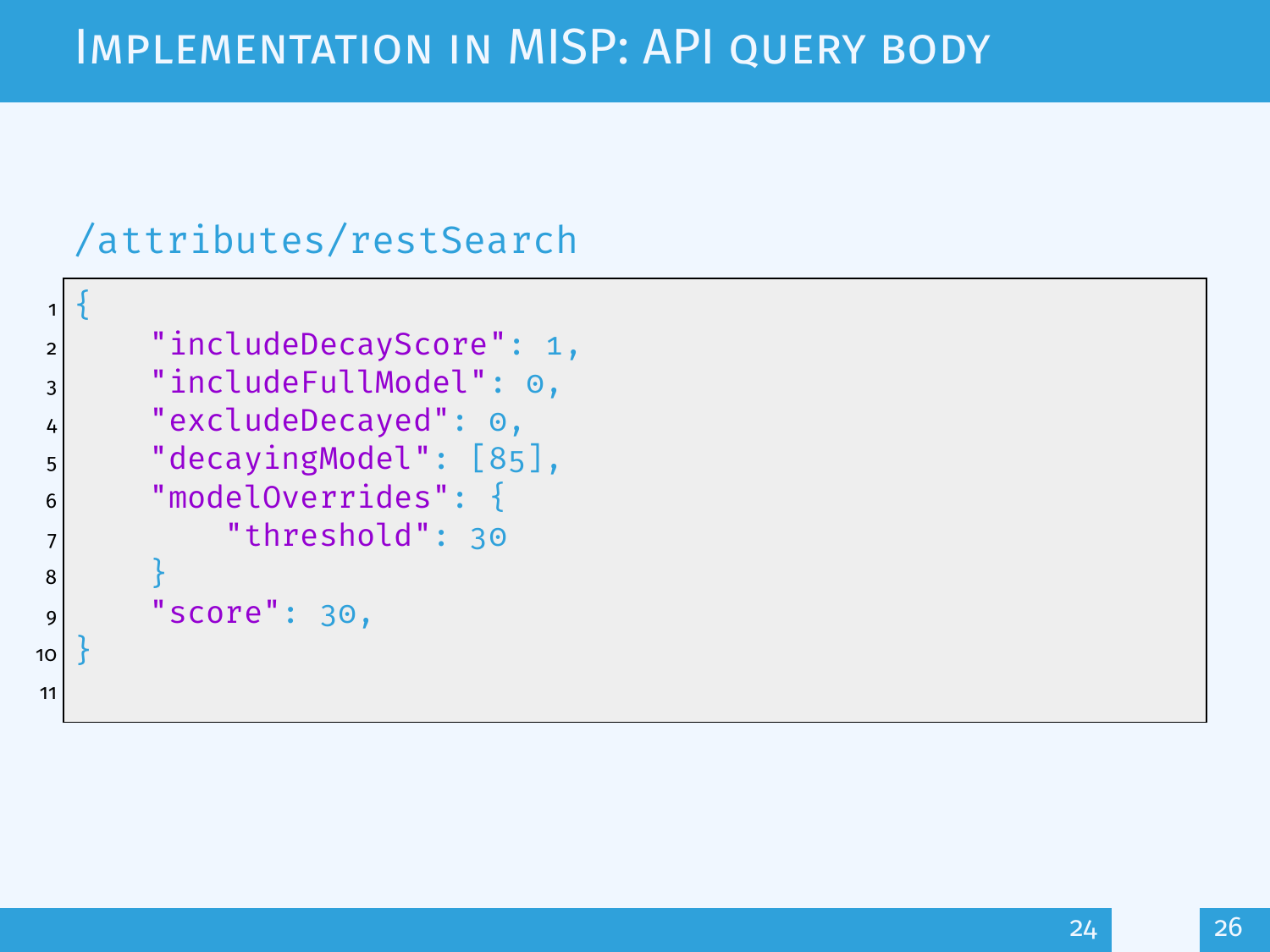### Creating a new decay algorithm

```
1 <?php
2 include once 'Base.php';
3
  class Polynomial extends DecayingModelBase
56 public const DESCRIPTION = 'The description of your new
      decaying algorithm':
7
8 public function computeScore ($model, $attribute, $base_score,
      $elapsed_time )
 9 {
10 // algorithm returning a numerical score
11 }
12
13 public function isDecayed ($model, $attribute, $score)
14\frac{1}{15} // algorithm returning a boolean stating
16 // if the attribute is expired or not
17 }
18 }
19
20
```